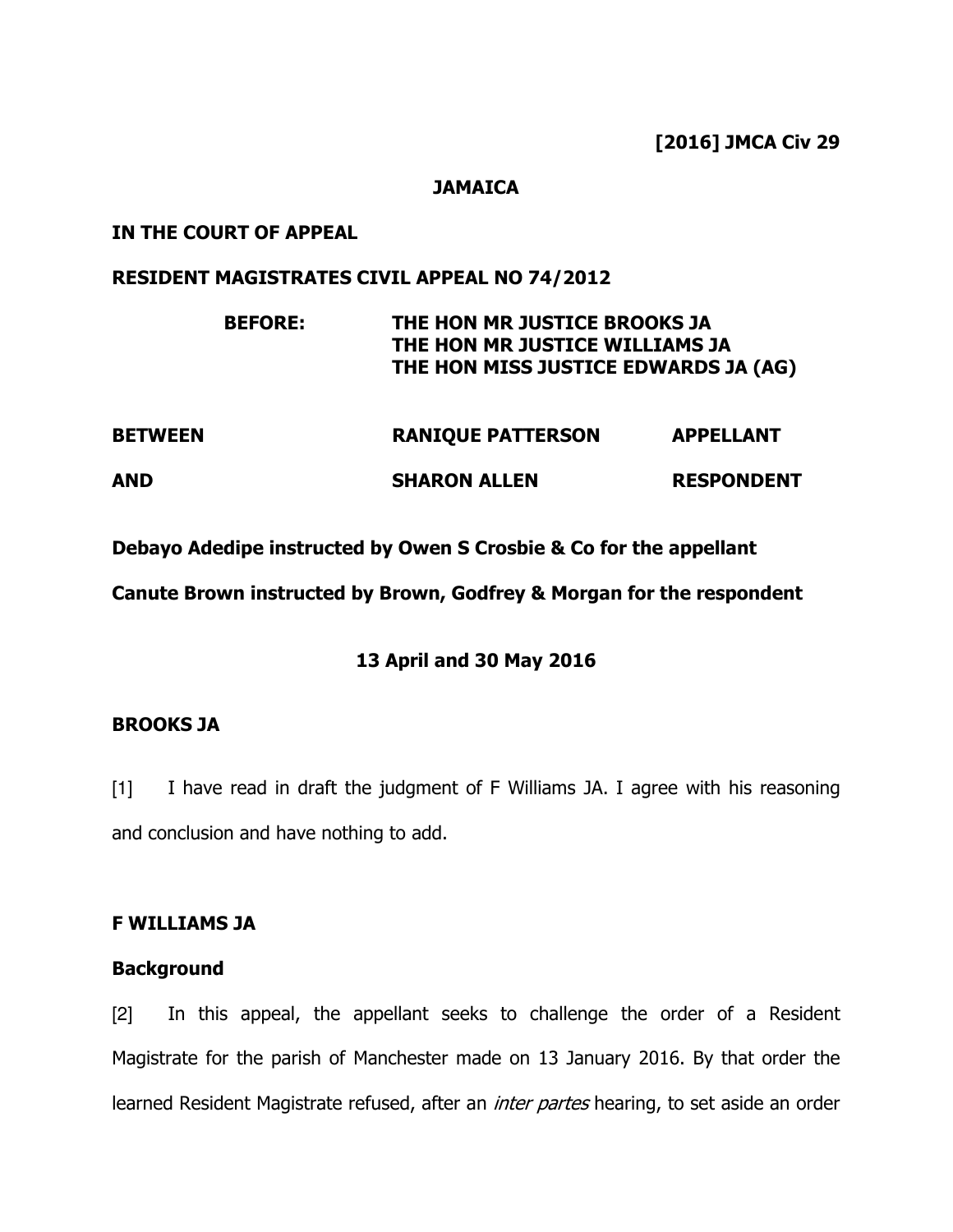for an interlocutory injunction in favour of the respondent that had been made ex parte on 19 December 2015.

[3] The claim in this matter was brought by the plaintiff/appellant (Miss Patterson), seeking damages for trespass to premises at which both she and the defendant/respondent (Miss Allen) reside, which is located at 4 Buena Vista Drive, Mandeville, in the parish of Manchester and registered at Volume 1232, Folio 766 of the Register Book of Titles (the said premises).

#### Summary of the plaintiff/respondent's case

[4] By way of plaint number 1187 of 2014, filed on 22 September 2014, Miss Patterson commenced the claim against Miss Allen for the sum of \$1,000,000.00 for trespass. The basis of Miss Patterson's claim was her contention that Miss Allen's licence pursuant to which she had been occupying the said premises was terminated by letter dated 9 May 2014, the notice period ending on 31 July 2014. The particulars of claim stated that Miss Allen was formerly the licensee of Miss Patterson's father, before becoming the licensee of Miss Patterson herself. However, no details in relation to the circumstances surrounding the creation or existence of the licence were given.

#### Summary of the defendant/respondent's case

[5] The record indicates that Miss Allen filed a notice of special defence and counterclaim in response to Miss Patterson's claim on 7 January 2015. She also filed an amended defence and counterclaim on 15 January 2015. In these documents, she outlines what she gives as the circumstances in which she came to begin living in the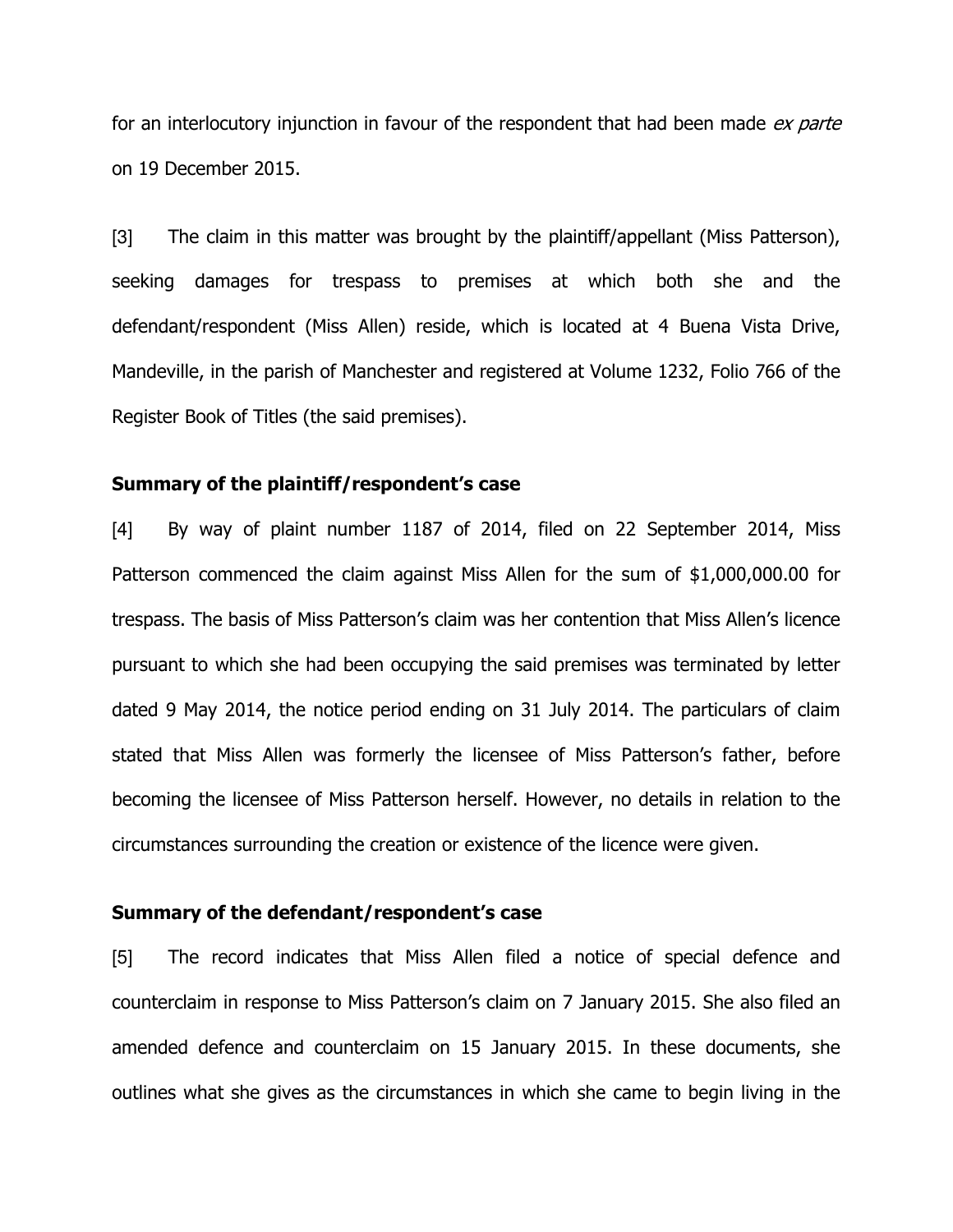said premises; of the death of Miss Patterson's father and how she came to be dealing directly with Miss Patterson. On her account, she met Miss Patterson's father (Mr Ranford Patterson) in 1995 and commenced cohabiting with him in 1996 at the said premises. Her two children also lived there with them. They lived there in that arrangement until Mr Patterson died on 20 February 2014. In her view, they so lived there as man and wife, although they were not lawfully married.

[6] Based on these circumstances, she advanced a two-pronged defence: first, that she would be entitled to an interest in the said premises, as it would fall to be considered as the family home pursuant to the Property (Rights of Spouses) Act (PROSA), and as such she would presumptively be entitled to a half share pursuant to the said Act. Second, on the basis of an equitable interest or right in the said premises, she contended that Miss Patterson holds a half share in the said premises on constructive trust for her, Miss Allen.

[7] In an affidavit filed in support of her application for an injunction (which will be further discussed, later in this judgment), Miss Allen deposed that she learnt that Mr Patterson had, shortly before his death, transferred to Miss Patterson, his daughter, all his interest in the said premises. She only learnt of this when she was served with the documents in this claim. She is of the view that this was done with a view to defeating her interest in the said premises. She contends that the said transfer is fraudulent. Additionally, the deceased (she further contends) had confirmed his gift to her of the said premises, among other things, by way of letter dated 26 January 2009.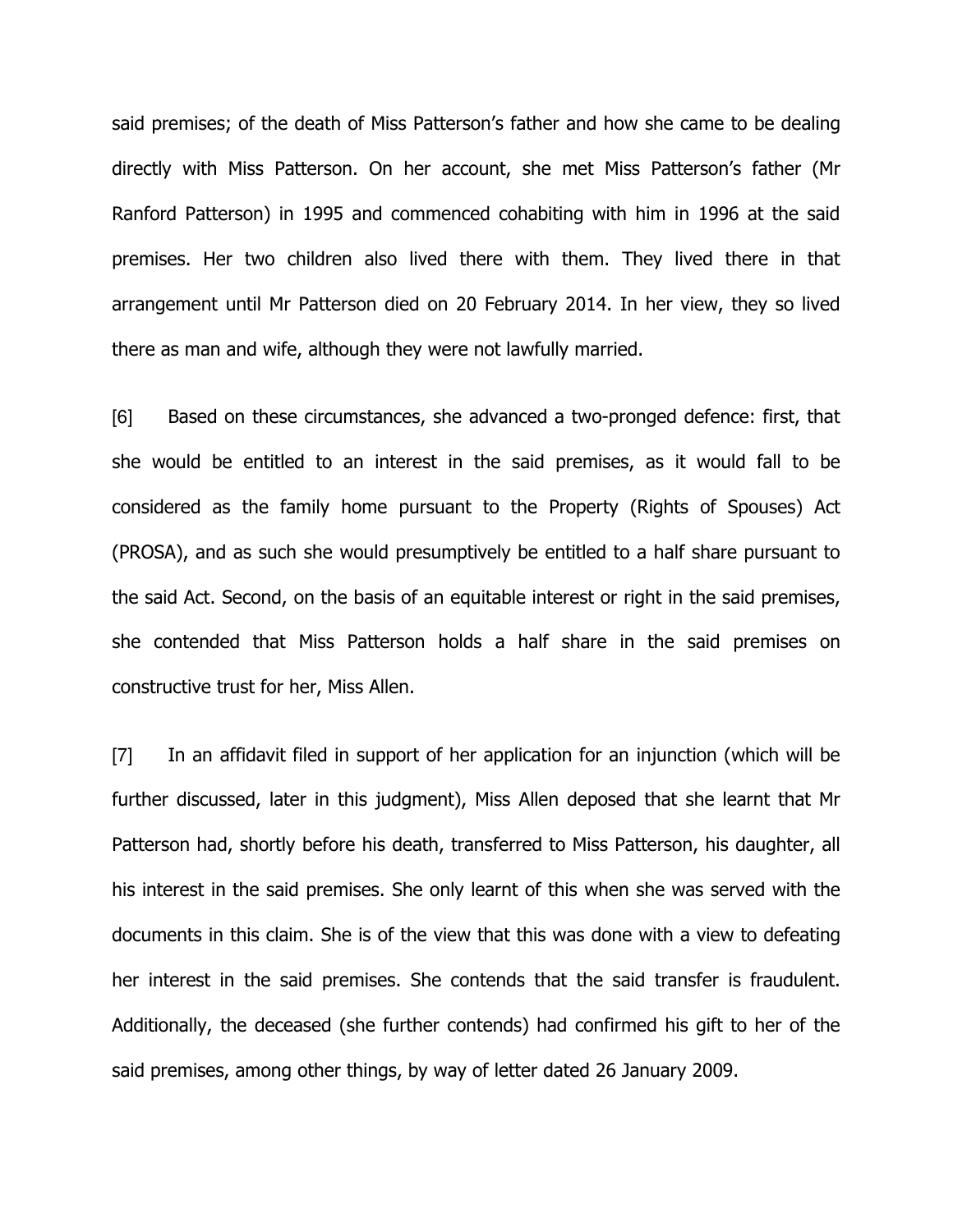[8] Miss Allen has also sought a declaration in the Supreme Court that she is the spouse of Mr Patterson. This she has done by way of claim number HCV 03100 of 2014.

## The plaintiff/appellant's reply

[9] In her reply filed 19 January 2015, Miss Patterson denied Miss Allen's contentions as to a legal or equitable interest in the said premises; and indicated that she would be relying on sections 68 and 70 of the Registration of Titles Act (the RTA).

[10] Miss Patterson further averred that her father transferred the said premises to her by way of an instrument of transfer dated 14 November 2012 and registered on 12 March 2013, which registration is protected by the said sections of the RTA. (Documentary proof of this does not form part of the record.)

# The ex parte application for an injunction

[11] By means of a document headed "Ex parte Application for Interim Injunction & Interim Order" dated 16 December 2014, Miss Allen applied for an injunction and an order in the following terms:

- "1. That an Interim Injunction be granted to restrain Defendant/Respondent, his [sic] servants and/or agents from carrying out acts in relation to all that parcel of land registered at Volume 1232 Folio 766 in the Register Book of Titles being all that parcel of land of Woodlawn in the parish of Manchester being lot numbered Four on the plan of Woodlawn calculated to interfere with the quiet enjoyment of the said premises or to compel her to deliver up possession thereof.
- 2. That an Interim Order be made requiring the Defendant/ Respondent to permit the Applicant/Defendant to establish an account with the Jamaica Public Service in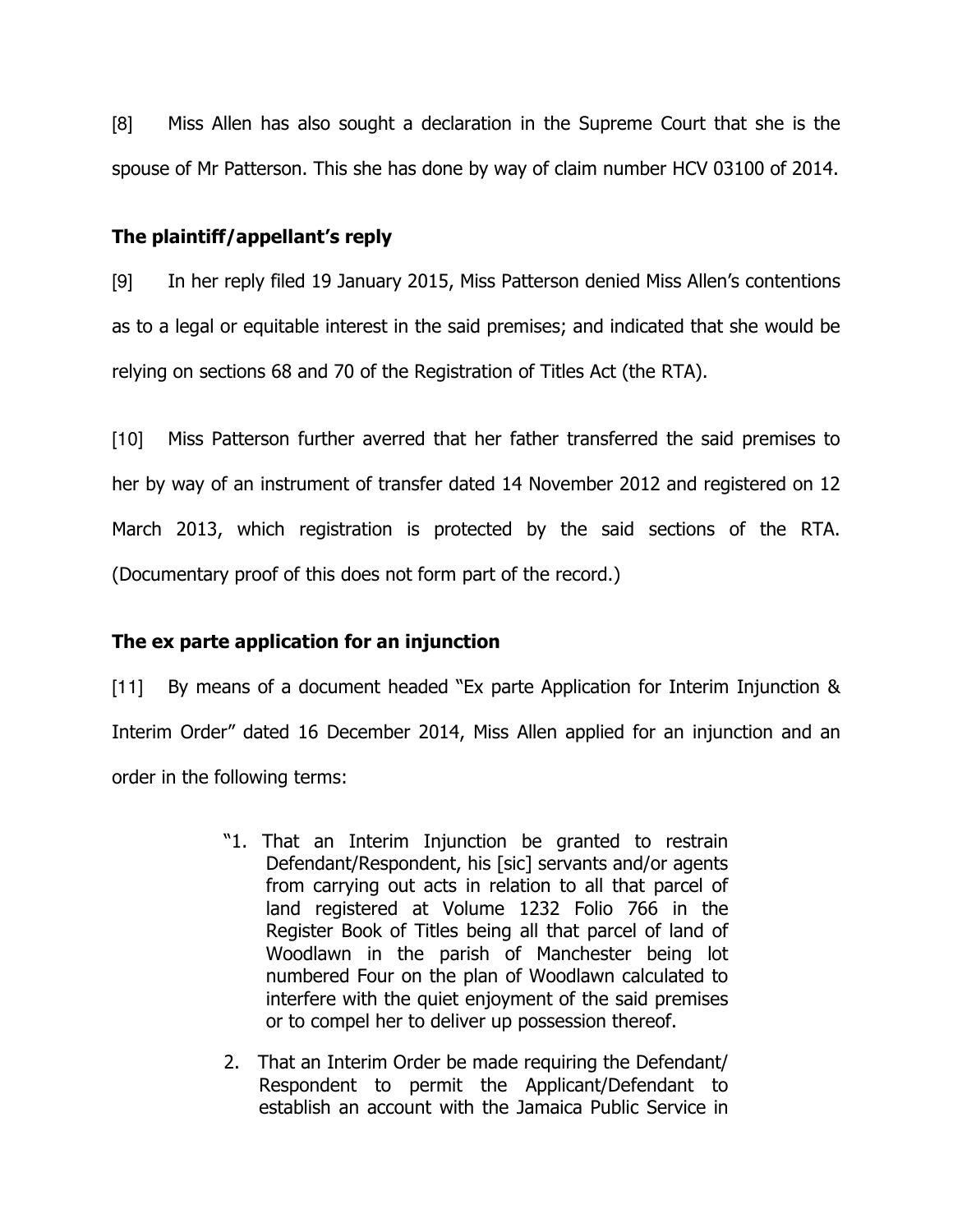her name to provide electricity for the said premises until the disposal of the said aforementioned matter or to cause electricity to be reconnected to the said premises."

[12] Miss Allen's affidavit in support of the application, sworn to on 15 December 2014, outlined the history of the matter, already mentioned in the summary of the particulars of claim, reply and defence. Further, she averred that in the year 2007, Mr Patterson became unable to walk without assistance as a result of illness and suffered from Alzheimer's disease.

[13] The event that apparently was the immediate trigger for the application was also mentioned. Reference to that event is contained in paragraph 12 of her said affidavit. In that paragraph, she deposes:

> "12. That on the  $9<sup>th</sup>$  December 2014 members of the Jamaica Public Service Company entered the said premises upon the instructions and/or request of the Plaintiff/Respondent and removed the meter and all connections for electricity from the premises."

[14] She further deposes to reporting the incident to the police and avers that the actions were in breach of her right to quiet enjoyment of the said premises.

# The ex parte orders of the court

[15] On 19 December 2014, after an  $ex$  parte hearing, the learned Resident Magistrate made the following orders:

> "1. That an interlocutory injunction be granted to restrain the Respondent/Plaintiff and/or her servants from entering the dwelling house and all that parcel of land at Lot numbered 4 on the plan of Woodlawn in the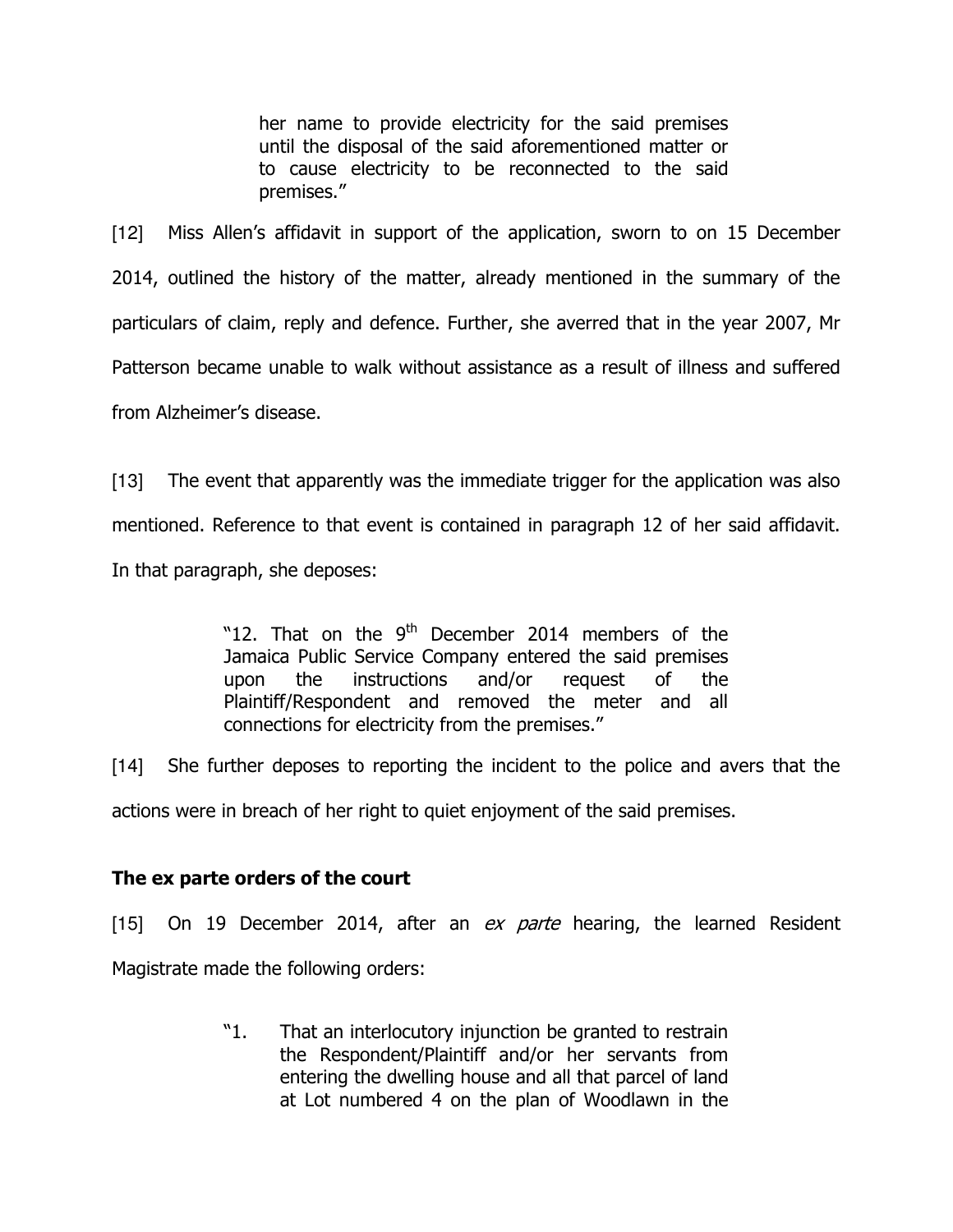parish of Manchester being all that parcel of land registered at Volume 1232 Folio 766 of the Register Book of Titles until the determination of this Matter.

- 2. That Respondent/Plaintiff and/or her servants restrain [sic] from interfering with the occupation and quiet enjoyment of the dwelling house of the Applicant/Plaintiff, her lawful visitors, and her servants and/or agents on all that parcel of land at Lot numbered 4 on the plan of Woodlawn in the parish of Manchester being all that parcel of land at Lot numbered 4 on the plan of Woodlawn in the parish of Manchester being all that parcel of land registered at Volume 1232 Folio 766 of the Register Book of Titles until the determination of this Matter.
- 3. That the Jamaica Public Service enter into contractual relations with the Applicant/Defendant for the provision of electricity to the dwelling house on all that parcel of land at Lot numbered 4 on the plan of Woodlawn in the parish of Manchester being all that parcel of land registered at Volume 1232 Folio 766 of the Register Book of Titles until the determination of this Matter."

# The application to set aside

[16] Miss Patterson, being aggrieved by these orders (the formal order embodying them having been served on her attorney-at-law on 23 December 2014), on 5 January

2015, filed an application to have them set aside.

[17] In respect of the grounds on which the application to set aside the orders was based, it will be sufficient for the time being to say that they are the same grounds that form the basis of this appeal; and they will be set out when the grounds of the appeal are being dealt with. The points taken were largely jurisdictional in nature.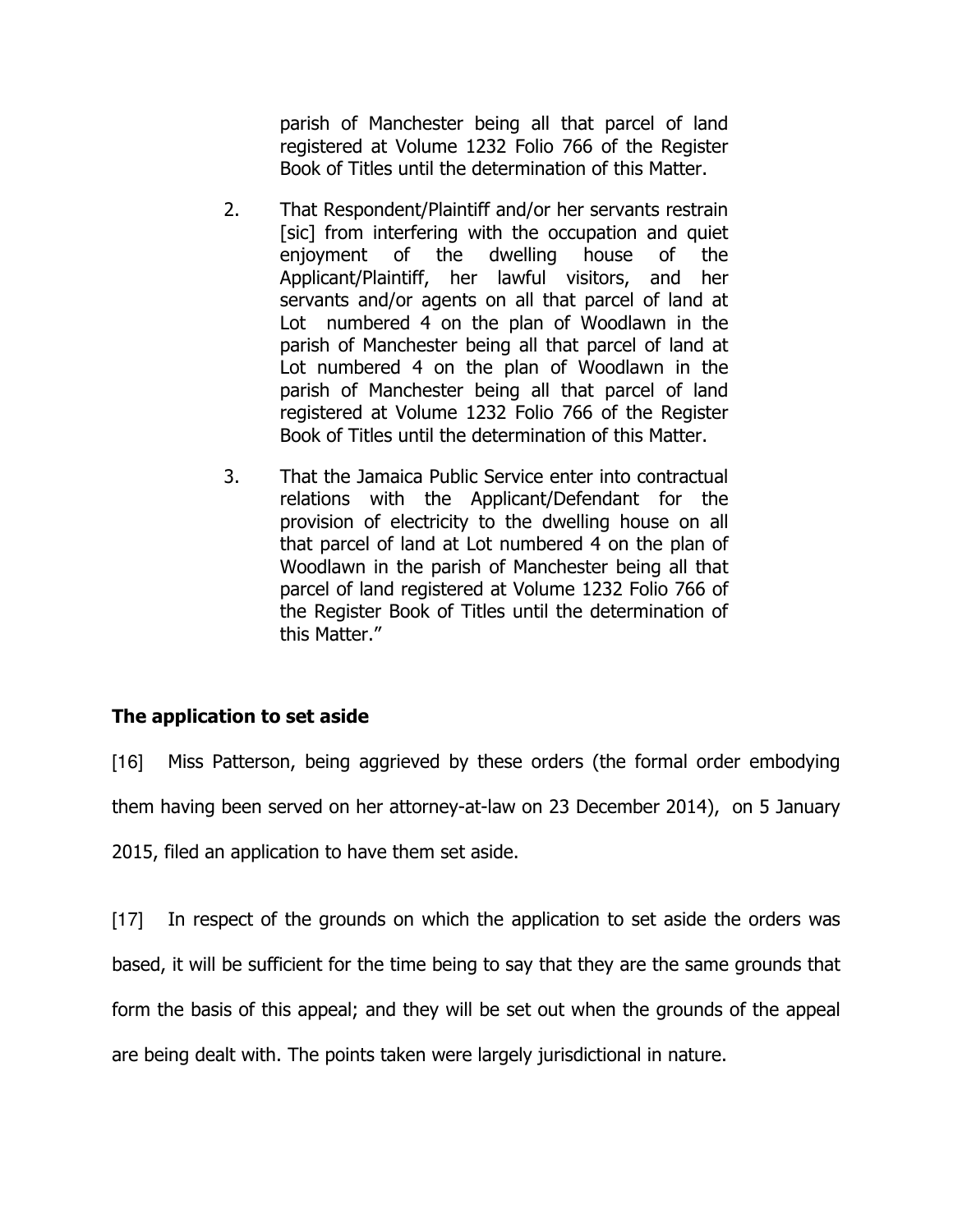[18] The learned Resident Magistrate refused to set aside the orders that he had made ex parte and ruled that the orders should remain in force until the matter was determined.

#### Reasons for decision

[19] In his written reasons for refusing to set aside the  $ex$  parte orders (to be found at pages 45-46 of the record), the learned Resident Magistrate indicated a number of factors that guided his consideration and ultimate decision. These were among the reasons that he gave:

- i) That the purpose of an interlocutory injunction was to preserve the status quo.
- ii) In deciding whether to grant an injunction, the court had to be guided by the case of **American Cyanamid Co v Ethicon Ltd** [1975] AC 396.
- iii) The actions of the plaintiff were seemingly designed to disturb the status quo while the matter was before the court.
- iv) The court's decision was based on equity, the balance of convenience and a desire to maintain the status quo.
- v) In relation to the duration of the injunction, the substantive matter was to be heard in no less than two weeks' time.
- vi) Formal objections taken by counsel for the plaintiff were rejected as minor and not sufficient to make the ex parte order void.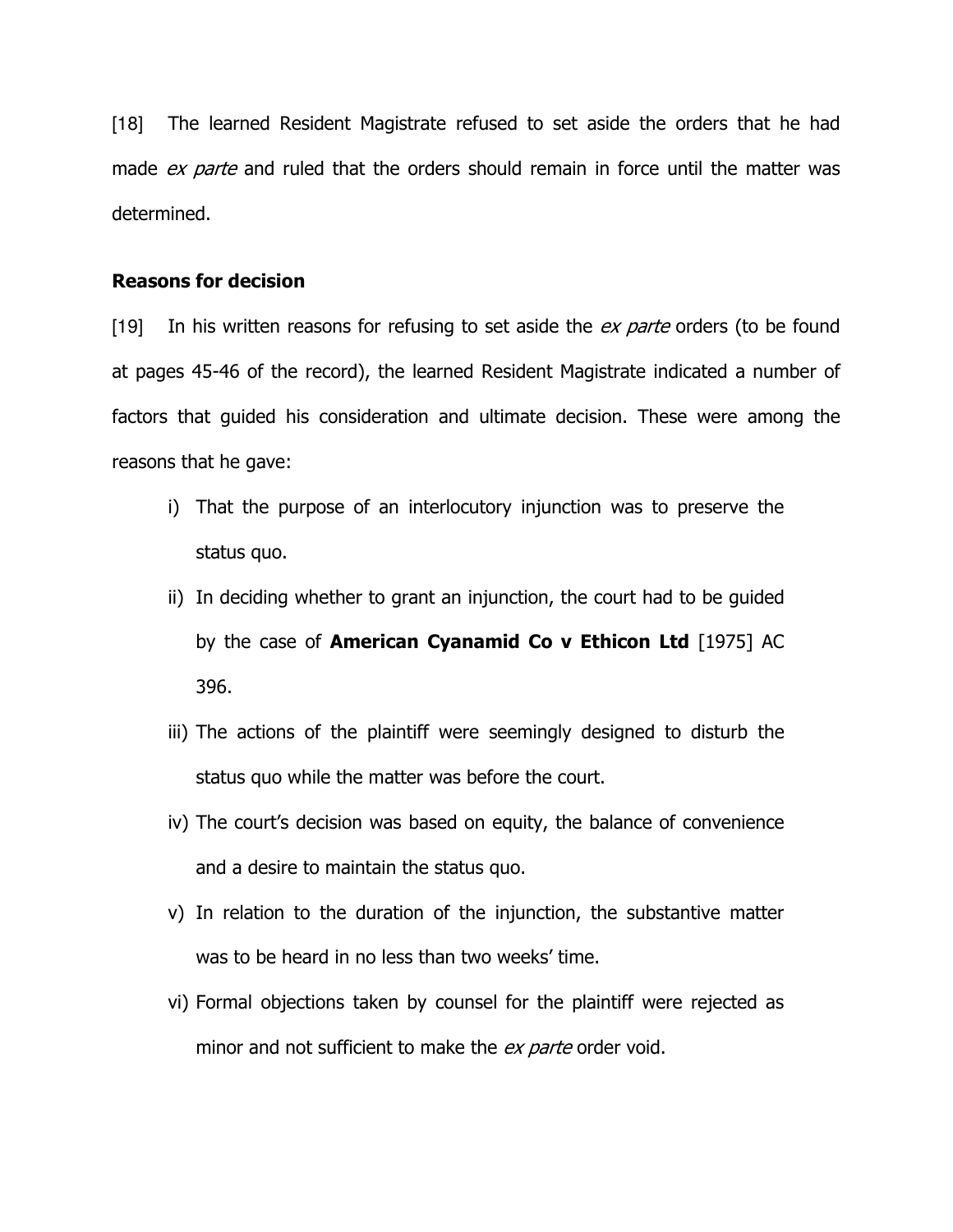## Notice and grounds of appeal

[20] The notice of appeal in the matter was filed on 13 January 2014 – that is, the very same day on which the court below refused to discharge the ex parte orders. Detailed grounds of appeal were filed 4 March 2014. The main contention in the grounds of appeal is that the court below had no jurisdiction to make any of the injunctive orders that it did. These are the remaining grounds:

- "1. The judge erred in law in material respects in refusing the application to set aside his order.
- 2. The judge disregarded the proven facts and the law in favour of the granting of the application.
- 3. The judge demonstrated real bias against the Applicant/Appellant throughout the proceedings.
- 4. The judge had no legal justification whatsoever to refuse the application for him to set aside his order with costs.
- 5. The judge misinterpreted relevant and most material laws in support of the application treating for example, his Order against the absolute right of the registered proprietor, Plaintiff/Applicant under the Registration of Titles Act against the Respondent, who has not demonstrated any interest whatsoever to protect, not giving any undertaking for damages and executed an Order which does not contain the penal clause and making a long injunction ex parte, inter alia."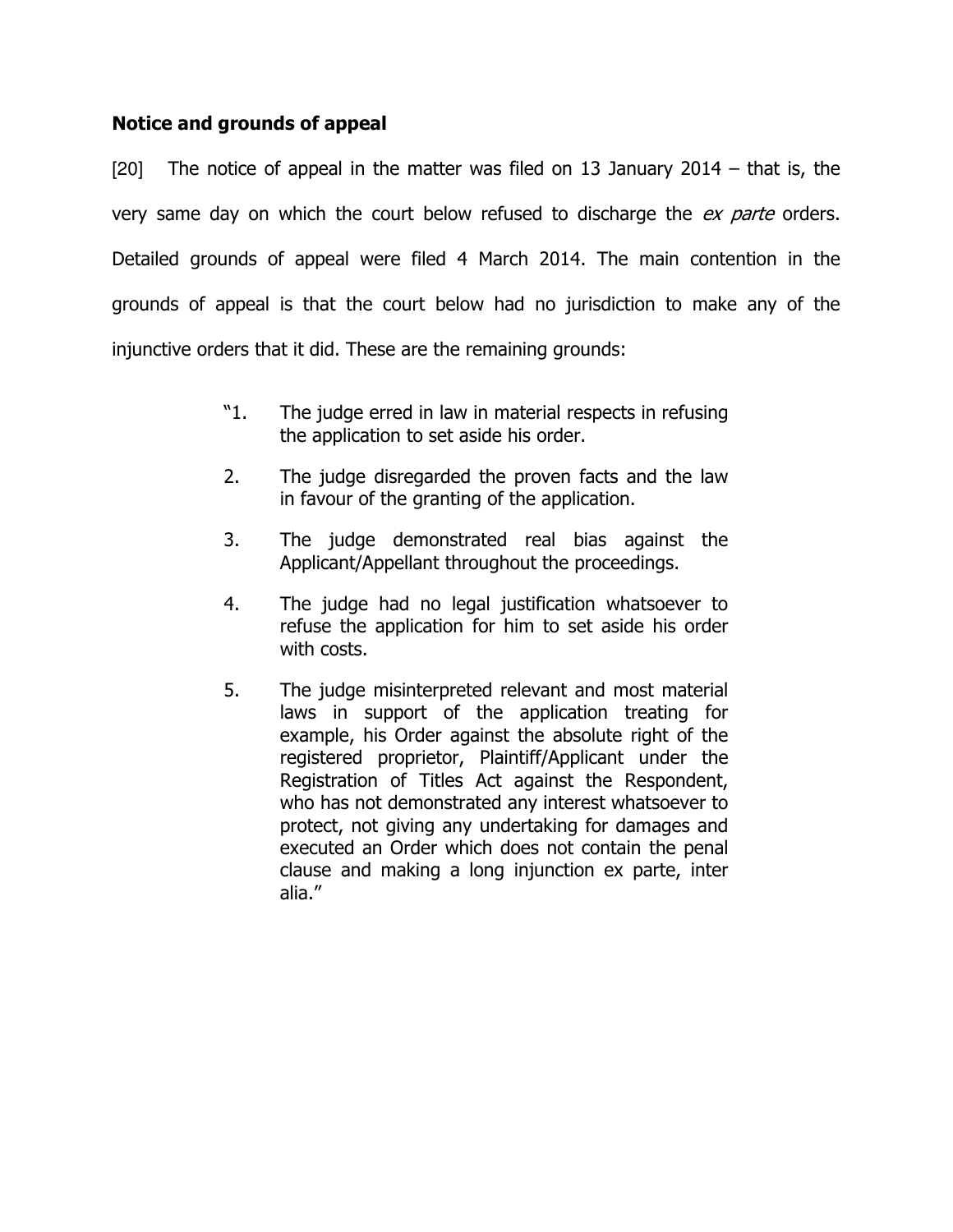#### The submissions on appeal

## For the plaintiff/appellant

[21] A number of arguments and submissions were made by way of the skeleton submissions dated 4 March 2015 and filed in the court below. These were supplemented and developed by way of oral submissions made by Mr Adedipe for Miss Patterson. These arguments and submissions may be summarized as follows:

- 1. There was no justification for the court below not to have set the *ex parte* orders aside, as they were made without jurisdiction.
- 2. The court below was in error in granting a "long injunction" when the application was for a "short" or ex parte injunction.
- 3. Miss Allen has no defence to Miss Patterson's claim and is seeking in the Supreme Court an order declaring her to be a spouse in an effort to establish a defence.
- 4. The court below erred in viewing the injunction granted as a short injunction in light of the fact that the trial of the substantive matter was set for 20 January 2015 - that is, about seven days away.

## For the defendant/respondent

[22] On behalf of Miss Allen, Mr Brown sought to dissuade the court from accepting any of the arguments or submissions made in the case on behalf of Miss Patterson. He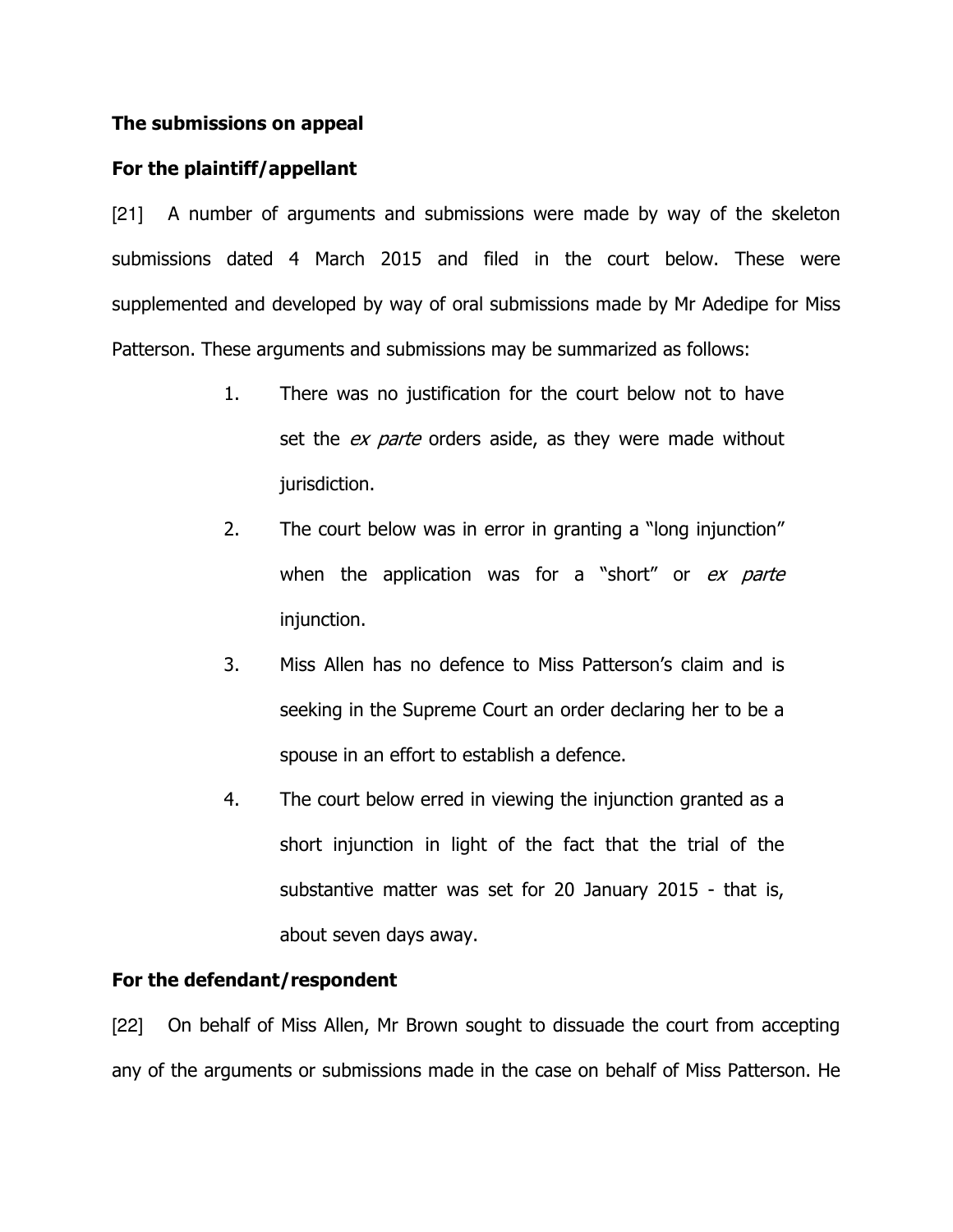submitted that the circumstances and the affidavit evidence that were before the court entitled the court to make the orders that it did. The substantive action essentially sought to recover possession, albeit it was brought in trespass and that in such circumstances the provisions of the statute (the Judicature (Resident Magistrates) Act) (the JRMA) could not be ignored.

[23] He further asserted that a party is able to seek an injunctive remedy even when there is no substantive case before the court.

[24] Counsel contended that the property in dispute might be regarded as the matrimonial home within the meaning of PROSA and there seems to have been at least a five-year period during which they cohabited, on the basis of which, under the Act, she could be regarded as a spouse, they having actually cohabited for some 14 years.

[25] Additionally, counsel submitted that the court below, on hearing the application, was empowered pursuant to Order xi, Rule 7(c) of the Resident Magistrates Court Rules (the Rules), to have made the order absolute, unless cause was shown to the contrary. Further, as was implicit in the order made by the Resident Magistrate, the respondent could have applied to vary the order and was heard at the application to set aside the grant of the injunction.

[26] Counsel also submitted that at the hearing to set aside, the matter had been fully ventilated and the Resident Magistrate had not breached any of the rules. Counsel argued that, in any event, even if there had been a failure of the learned Resident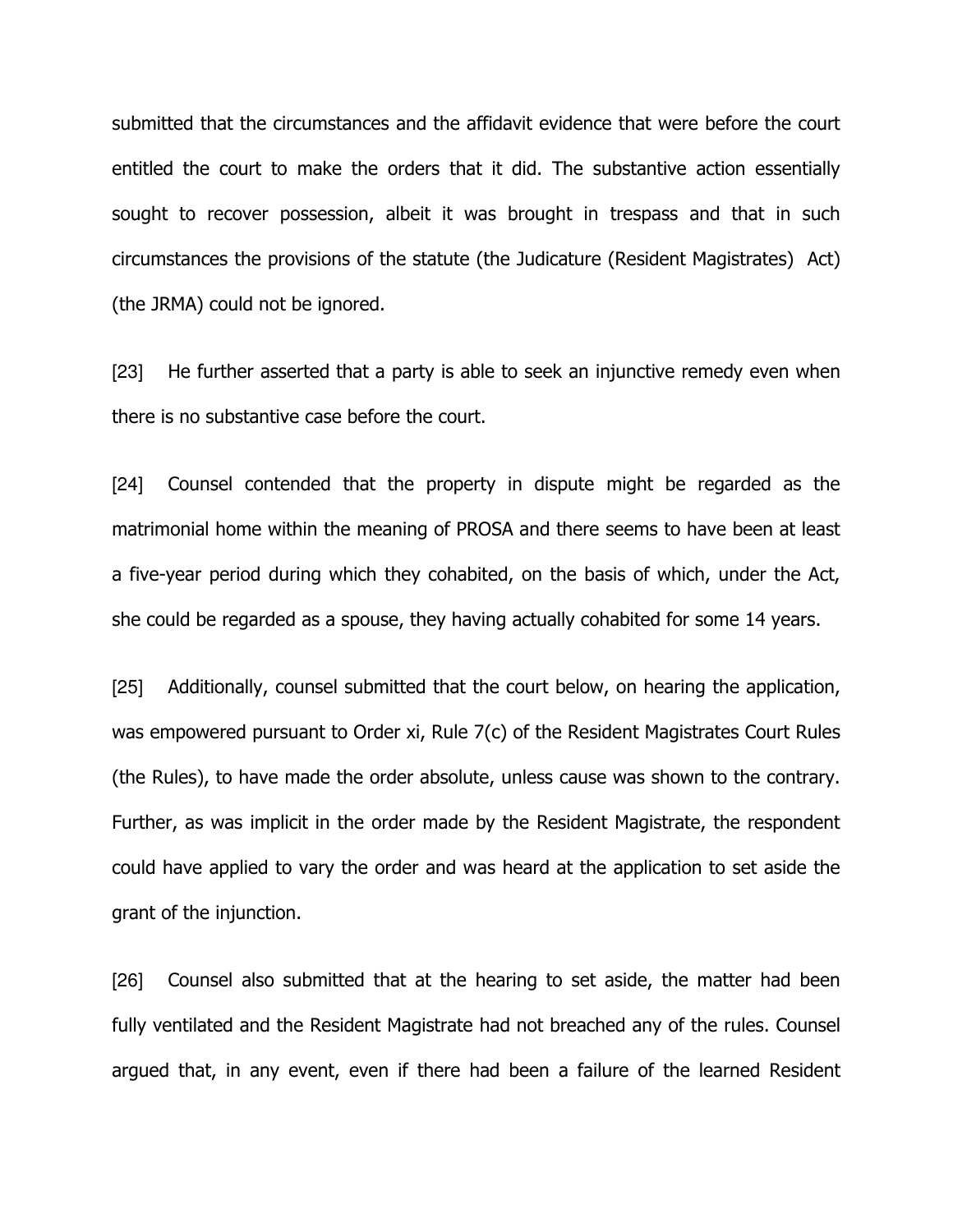Magistrate to comply with the Rules (regarding the absence of a penal notice and matters of form), Order xxxvi, rule 23 indicates that non-compliance does not render the proceedings void unless the court so directs. In these circumstances, where complaints of irregularity had been aired at the *inter partes* hearing, it was within the discretion of the learned Resident Magistrate whether to have set aside or adjusted the order. The learned Resident Magistrate having, in the exercise of that discretion, decided not to do so, in light of the guidance of **Hadmor Productions Ltd and** another v Hamilton and others [1982] 1 All ER 1042, this court should not lightly interfere with that exercise of the learned Resident Magistrate's discretion.

#### Issues

[27] It seems to me that the issues that might be identified for discussion might shortly be stated to be as follows:

- (i) Whether the court below erred in granting the injunction  $ex$ parte;
- (ii) whether the court below erred in granting an interlocutory injunction at a hearing of an application for an interim injunction;
- (iii) whether there was sufficient basis for the grant of an injunction;
- (iv) whether the orders of the court below should be set aside.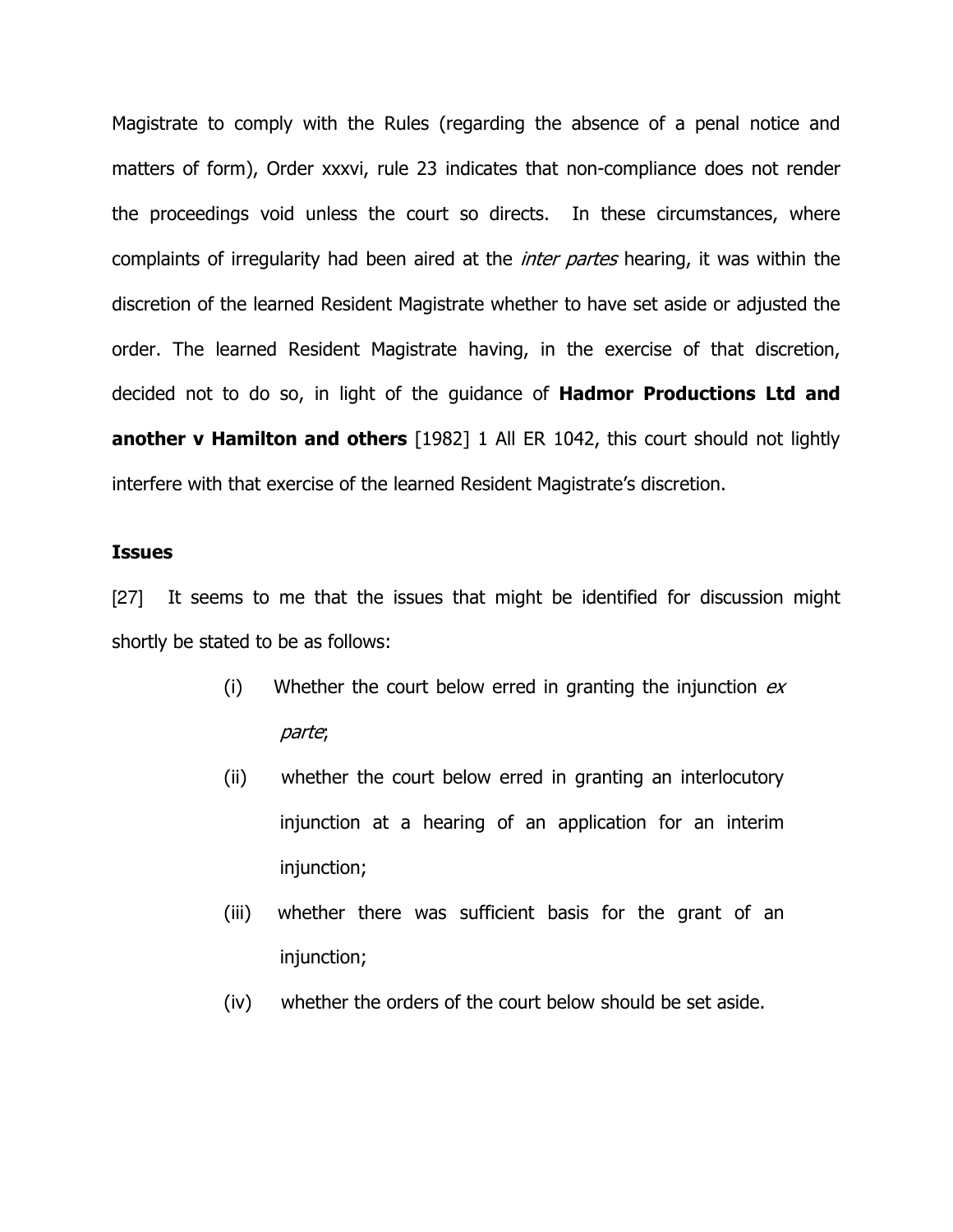#### **Discussion**

Issue (i): Whether the court below erred in granting the injunction ex parte

Issue (ii) whether the court below erred in granting an interlocutory injunction at a hearing of an application for an interim injunction

## Issue (iii) whether there was sufficient basis for the grant of an injunction

[28] The modern approach to the grant of  $ex$  parte applications for injunctions is

regarded as that to be found in the case of National Commercial Bank Jamaica

Limited v Olint Corp. Limited, Privy Council Appeal No 61 of 2008, an appeal from

this court, in which at first instance, Jones J (as he then was) had granted an injunction

ex parte.

[29] These were the observations of the Board, delivered by Lord Hoffmann, at

paragraph 13 of their lordships advice:

"13. First, there appears to have been no reason why the application for an injunction should have been made ex parte, or at any rate, without some notice to the bank. Although the matter is in the end one for the discretion of the judge, audi alterem partem is a salutary and important principle. Their Lordships therefore consider that a judge should not entertain an application of which no notice has been given unless either giving notice would enable the defendant to take steps to defeat the purpose of the injunction (as in the case of a Mareva or Anton Piller order) or there has been literally no time to give notice before the injunction is required to prevent the threatened wrongful act. These two alternative conditions are reflected in rule 17.4(4) of the Civil Procedure Rules 2002. Their Lordships would expect cases in the latter category to be rare, because even in cases in which there was no time to give the period of notice required by the rules, there will usually be no reason why the applicant should not have given shorter notice or even made a telephone call. Any notice is better than none."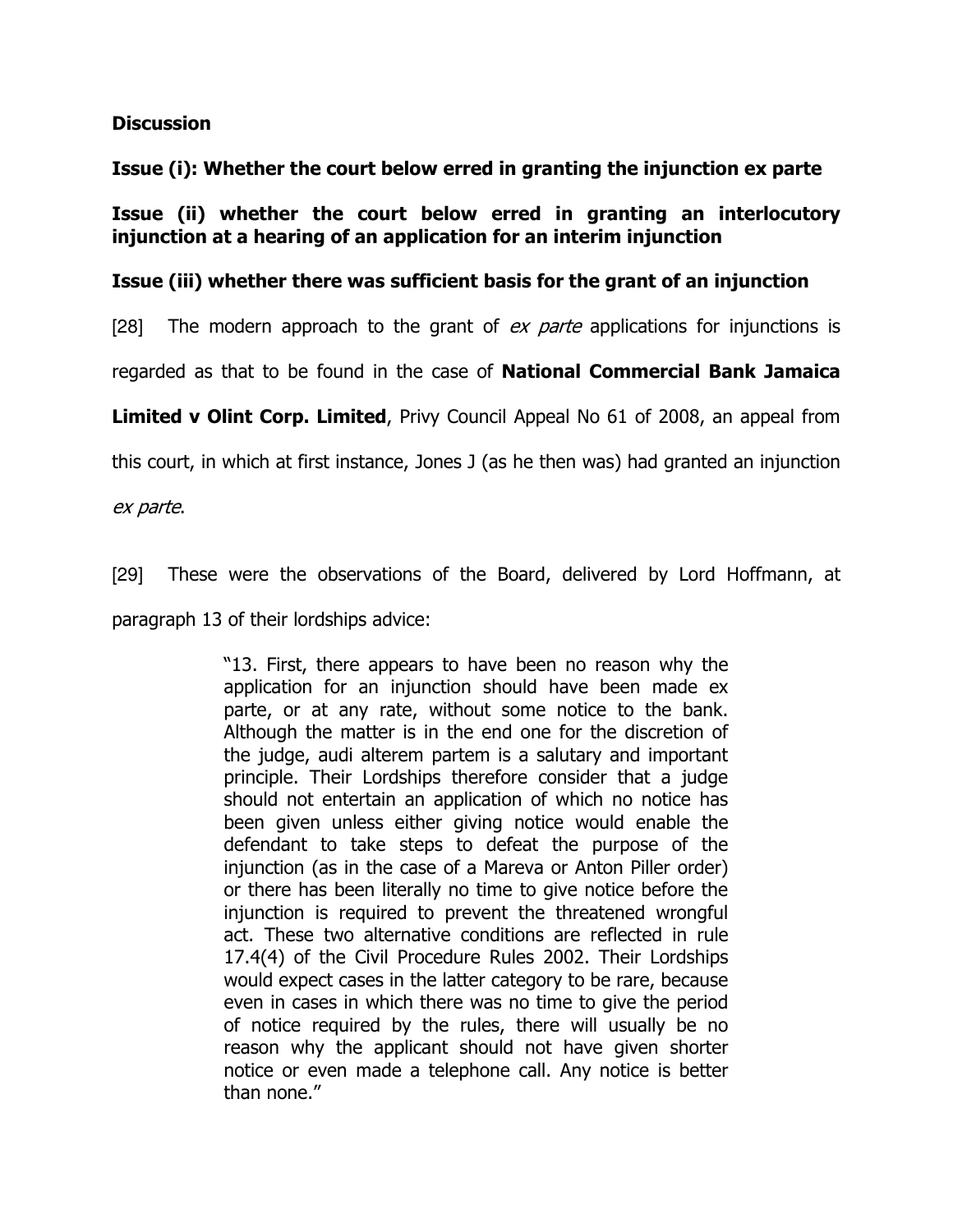[30] Over the years and even before this decision, this approach has been taken in a number of cases and in a number of courts, including those cases that were cited on behalf of the respondent at the application to discharge the ex parte injunction. So that, for example, in the case of **Bates v Lord Hailsham** [1972] 1 WLR 1373, Megarry J observed at page 1380 B-C:

> "Ex parte injunctions are for cases of real urgency, where there has been a true impossibility of giving notice of motion."

[31] Similarly, in a case referred to on behalf of the appellant  $-$  Inglis & McCabe v

Granburg (1990) 27 JLR 107 - Downer JA is reported at page 109 E-F as stating that:

"Interim injunctions belong to that exceptional category of remedies which are granted in the absence of the defendant. In exercising its discretion to grant such a remedy an essential prerequisite was that the matter was of such urgency that there was no time to serve the defendant. In exceptional cases the certainty of success at the interlocutory stage may persuade the Court to grant the remedy where urgency is not established, but this must be a rare event. Generally speaking, the time granted for these injunctions is between five and seven days."

[32] It is clear from the discussion of these cases that the grant of an injunction on an *ex parte* application was, in light of the current learning, unusual. It might be said to be unusual as well for an interlocutory injunction (normally granted at an *inter partes* hearing until the substantive matter is tried) also to have been granted on an ex parte application for an interim injunction. But can it properly be said that the learned Resident Magistrate had no jurisdiction at all to have done so? In seeking to answer this question and ultimately to ascertain whether the learned Resident Magistrate's orders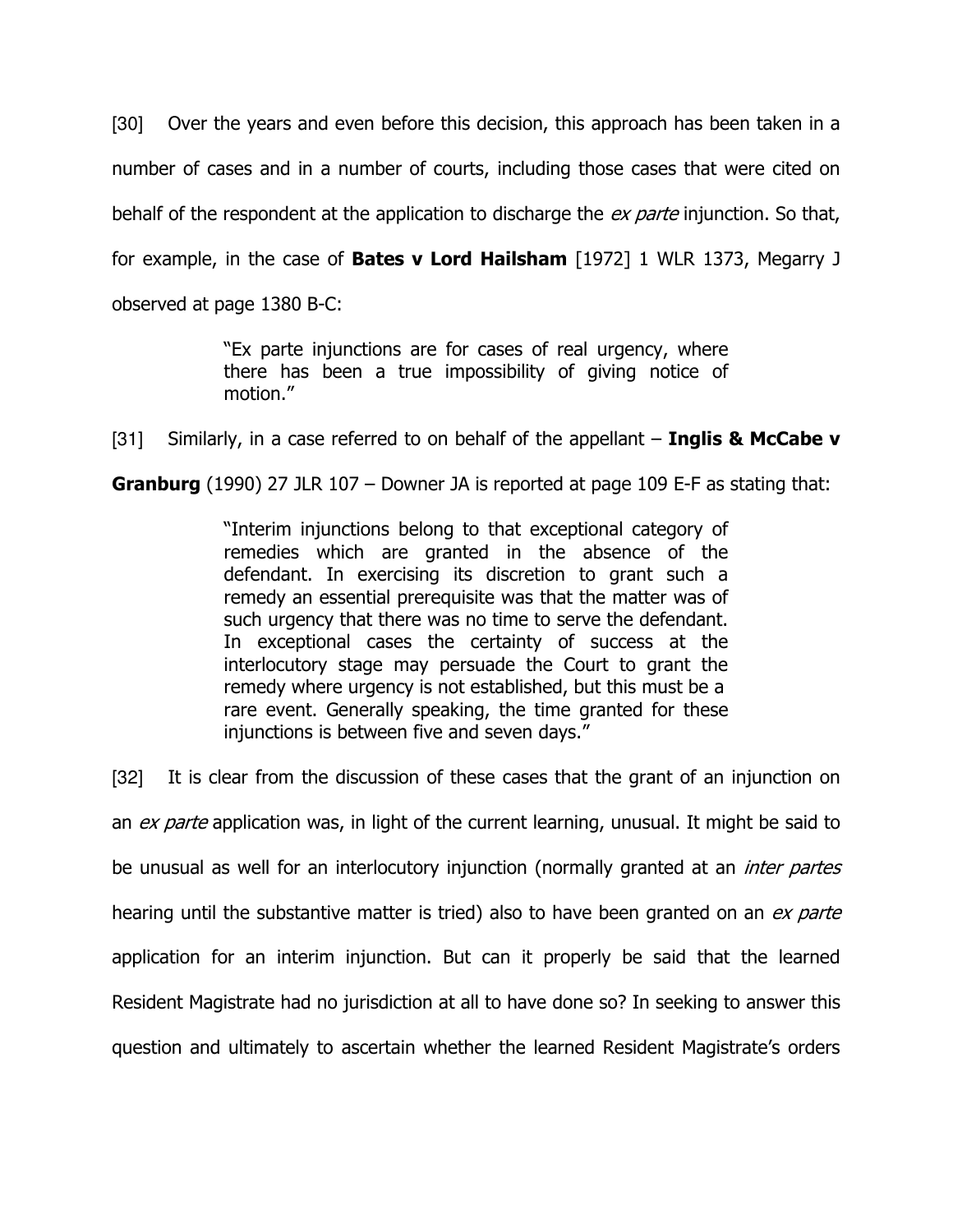ought to be disturbed by this court, it may be useful to remember the factual context in which this matter was dealt with.

[33] The *ex parte* orders were made on Friday 19 December 2014 – on the cusp of the yuletide season, when customarily, there is a scaling down of business activities in offices, some even being closed. The application was made primarily on the basis of the allegation that Miss Patterson, who was in effect seeking to recover possession from Miss Allen, in an effort to hasten her departure, had caused her electricity supply to be disconnected. Miss Allen therefore, for all practical purposes, faced the prospect of a dark Christmas season. The matter was also set for trial on 20 January 2015. The application to set those orders aside was heard *inter partes* on 13 January 2015, when the court below refused the application and ordered that the injunction should run until the matter was determined.

[34] At the time the matter was heard *inter partes* it should be noted that a defence (filed 7 January 2015) would also have been on the court's file, seeking to set up the defences already mentioned in paragraph [6] of this judgment.

[35] In relation to the defence that Miss Allen sought to establish pursuant to PROSA, it is useful to give brief consideration to section 8 thereof at this juncture; in particular section  $8(1)(b)$  and  $(3)(c)$ . The relevant sections read as follows:

> $\degree$ 8. – (1) Where the title to a family home is in the name of one spouse only then, subject to the provisions of this Act –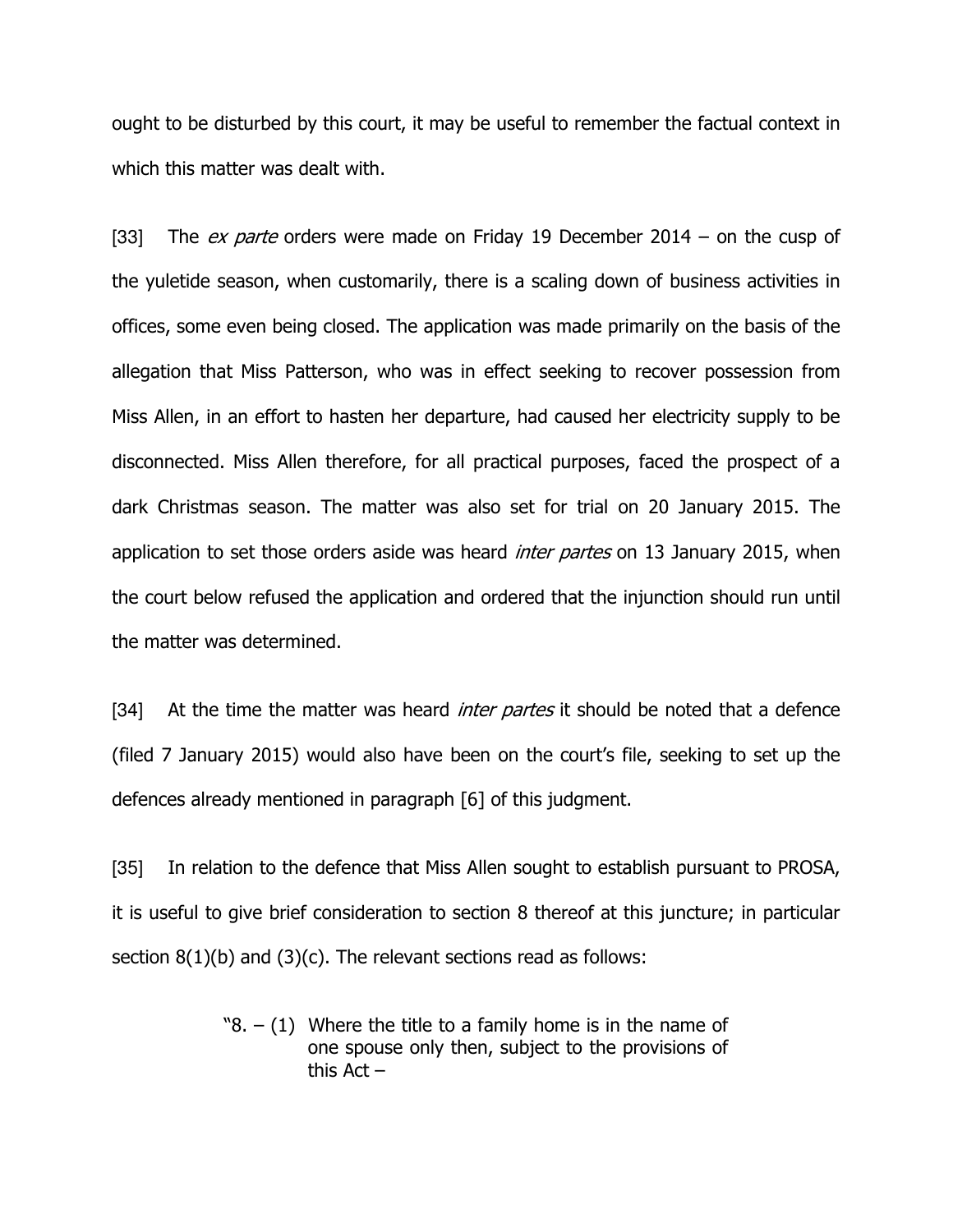- (b) any transaction concerning the family home shall require the consent of both spouses.
- ...
	- (3) Where one spouse enters into a transaction concerning the family home without the consent of the other spouse then-
		- (a) subject to paragraph (b), that transaction may be set aside by the Court on an application by the other spouse if such consent had not been previously dispensed with by the Court.
		- (b) paragraph (a) shall not apply in any case where an interest in the family home is acquired by a person as bona fide purchaser for value without notice of the other spouse's interest in the family home."

[36] On the face of the affidavit evidence; the defence; the existence of the claim in the Supreme Court seeking that she be declared Mr Patterson's spouse and the submissions that were before the court below, Miss Allen would clearly appear to have been in a position to attempt to avail herself of the rights conferred by section 8 of the Act and to be entitled to seek to establish or assert a defence based on its terms.

[37] Against the background of these rights that Miss Allen appeared to have been entitled to or to have enjoyed, Miss Patterson, on Miss Allen's evidence, was seeking to truncate the process for going through the courts to evict her by deliberately and unlawfully interfering with her peaceable enjoyment of the premises.

...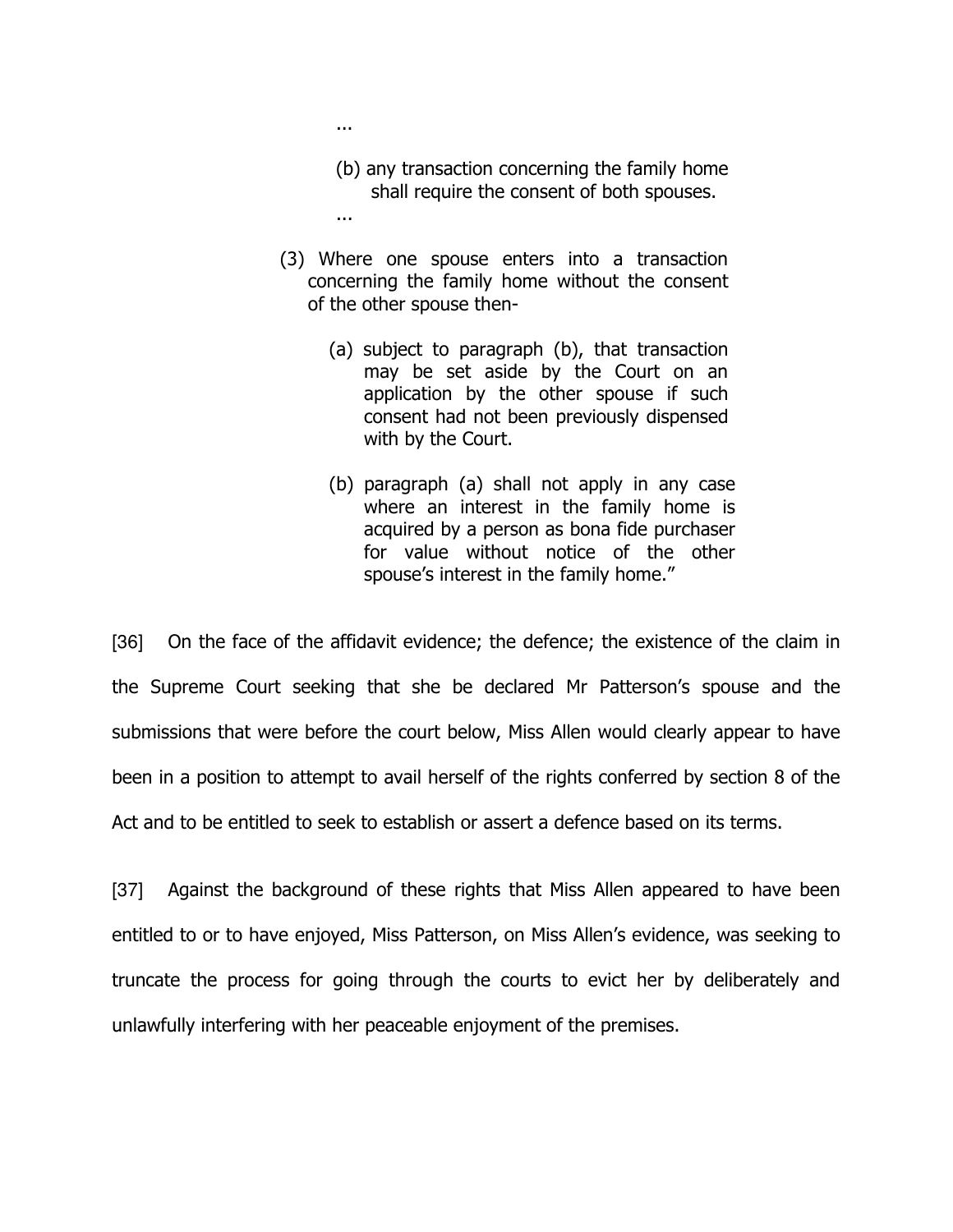[38] It was that *prima facie* unlawful act that Miss Allen sought to restrain Miss Patterson from doing, whilst she (Miss Allen) went about seeking to obtain a declaration that she was Mr Patterson's spouse with a view to assisting her in putting forward her defences under PROSA and in equity.

[39] In fact, when one looks at the paragraph in Miss Patterson's particulars of claim that appears immediately before the prayer, one sees that Miss Patterson is saying that Miss Allen was claiming half the value of the house. This, a part of her case, shows that Miss Patterson would have been aware that there was a claim to some interest in the property and that Miss Allen would not be accepting her characterization as a licensee.

[40] It was in this factual matrix that the court below made the orders – in particular the order for the interlocutory injunction. In these circumstances it could not reasonably be asserted or accepted that the court would have had no jurisdiction to have granted the prohibitory injunction that it did.

[41] So that, although it is my view that: (i) it ought not to have been granted  $ex$ parte; and (ii) it ought not to have been granted as an interlocutory injunction when an application for an interim injunction was being made, there was sufficient evidential material before the court below for it: (a) to have granted the prohibitory injunction that it did; and (b) for it to have refused to discharge the *ex parte* orders, and to have continued the interlocutory injunction, given the fact especially that the trial was set to be held about seven days thereafter.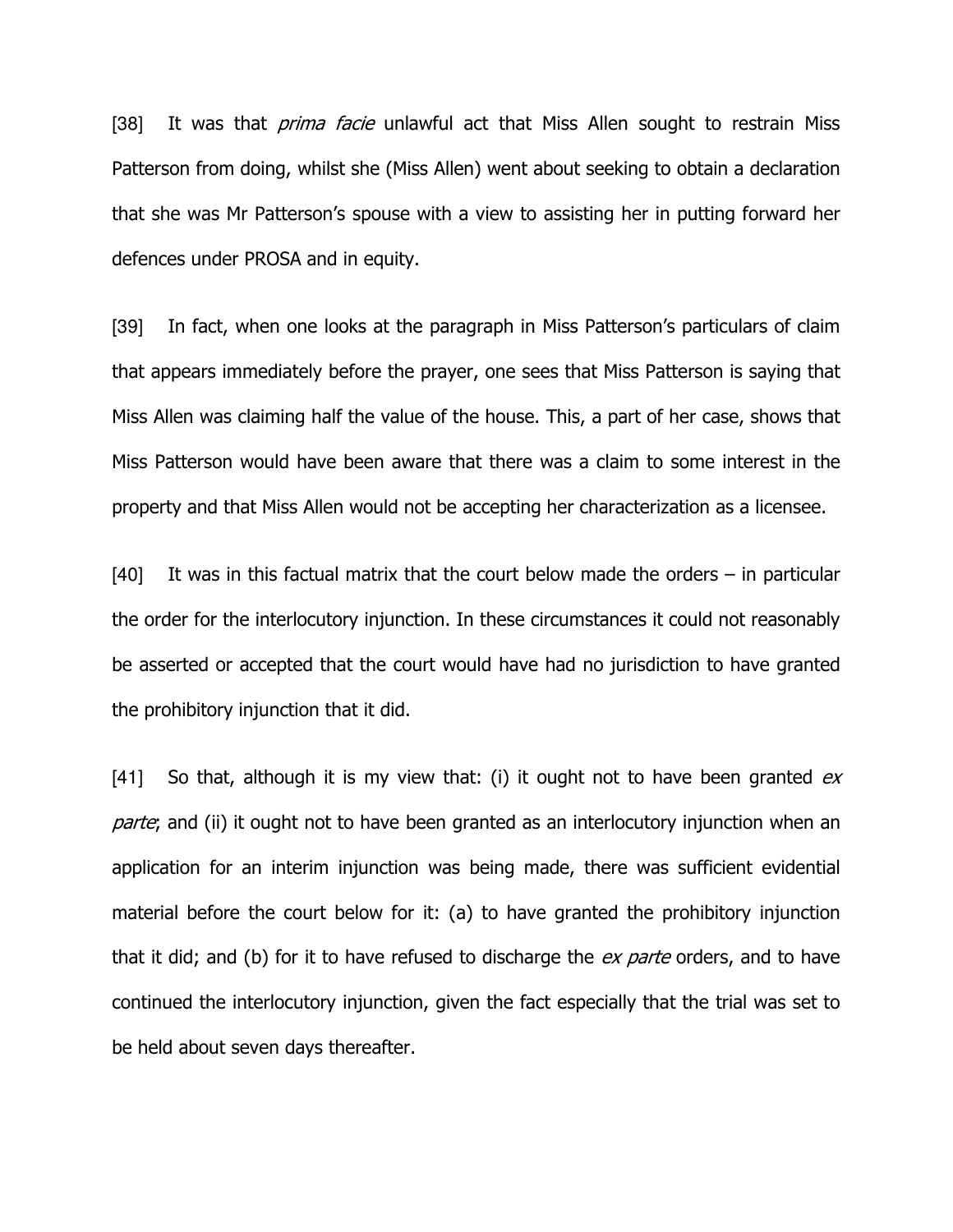[42] There are other considerations as well emanating from the particular orders in the Rules referred to by Mr Brown on Miss Allen's behalf. For one, the terms of order xi, rule 7(a) and (c), which deal with the making of interlocutory applications, read as follows:

- "(a) The application may be made either in or out of Court, and either ex parte or on notice in writing; when made on notice, the notice shall be served on the opposite party two days at least before the hearing of the application, unless the judge gives leave for shorter notice.
- ...
- (c) The Judge upon the hearing or adjourned hearing of the application may make an order absolute in the first instance, or to be absolute at any time to be ordered by him, unless cause be shown to the contrary, or may make such other order, or give such directions as may be just." (Emphasis added).

[43] In light of what I consider to be the clear terms of these provisions of the rules, I must accept the submissions of Mr Brown that they empowered the court below to have made the interlocutory orders that were made and to have done so ex parte, the prevailing practice notwithstanding.

[44] However, it is important as well to set out in full, order xxxvi, rule 23 also cited by Mr Brown for Miss Allen, which set out the consequences of non-compliance with rules of practice. This is how the rule reads:

> "23- Non-compliance with any of these Rules or with any Rule of Practice for the time being in force shall not render any proceedings void unless the Court shall so direct, but such proceedings may be set aside either wholly or in part as irregular, or amended, or otherwise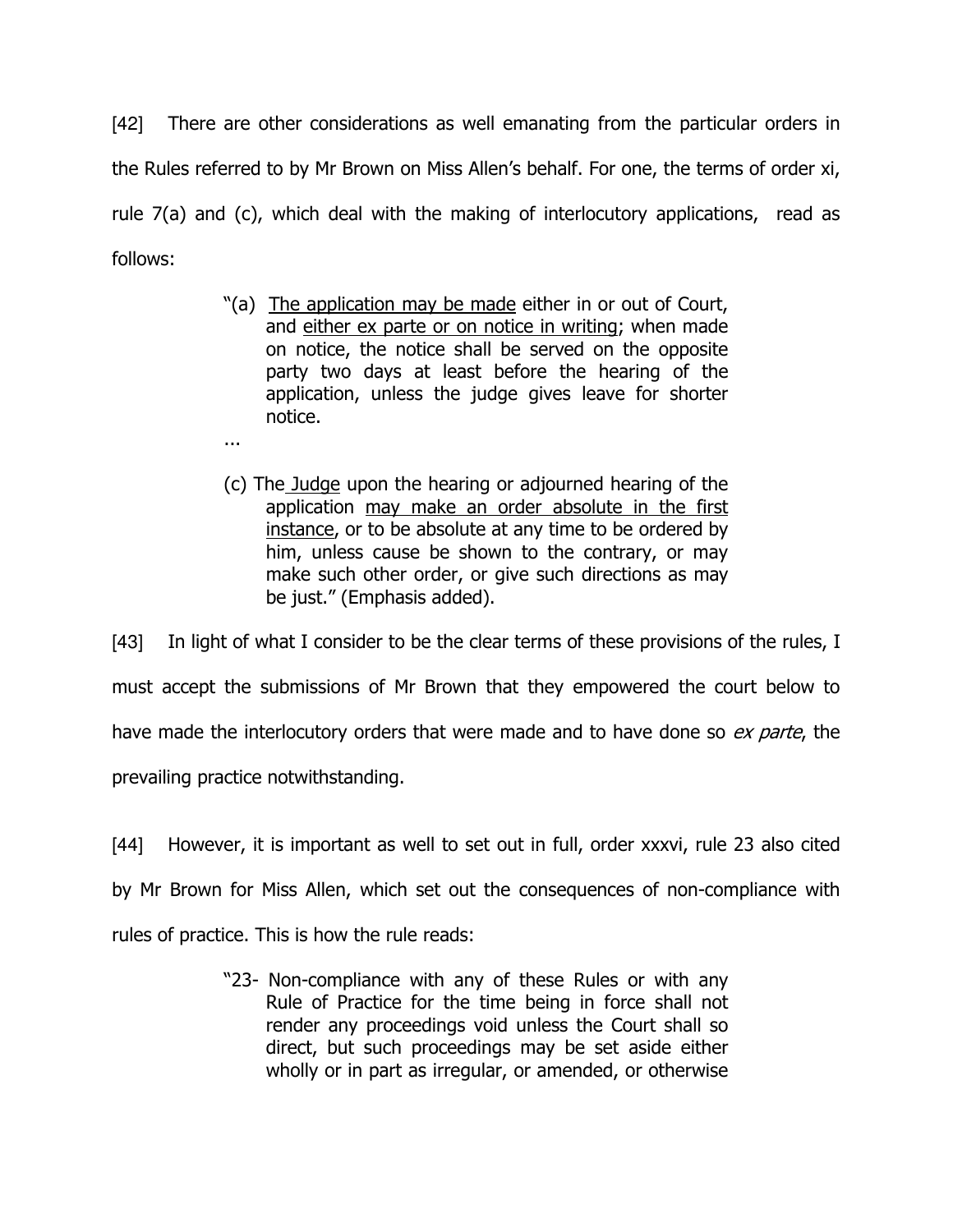dealt with in such manner and upon such terms as the Court shall think fit."

[45] The effect of this rule is that, although there might have been breaches of rules of practice reflected in the way in which the court below treated with the ex parte application, those breaches did not render the proceedings ineffectual or a nullity. They could only have been so regarded if the court below had so declared them at the *inter* partes hearing. The court below, in the exercise of its discretion, not having done so, the orders, though less than perfect, still subsist and have force and effect.

#### Sections 68 & 70 of the Registration of Titles Act

[46] In relation to Miss Patterson's attempt to rely on sections 68 and 70 of the RTA, it suffices to say that, in a nutshell, these sections speak to the indefeasibility of a registered title, except in cases of fraud. On the face of section 8 of PROSA, however, there is no apparent restriction on the right that that section gives to apply to set aside a transaction that is proven to have been made to defeat a spouse's interest. Nothing in PROSA suggests that the power given in section 8 is limited, for example, to unregistered land. In any event, however, it was not for the court below to have conducted a minute analysis of and determined issues concerning the interplay between PROSA and the RTA at either the ex parte or inter partes hearing. Neither is that the role of this court on this application. A similar observation is made in respect of the roles of both the court below and this court in respect of considerations such as the interaction between the claim in the Resident Magistrate's Court and the claim in the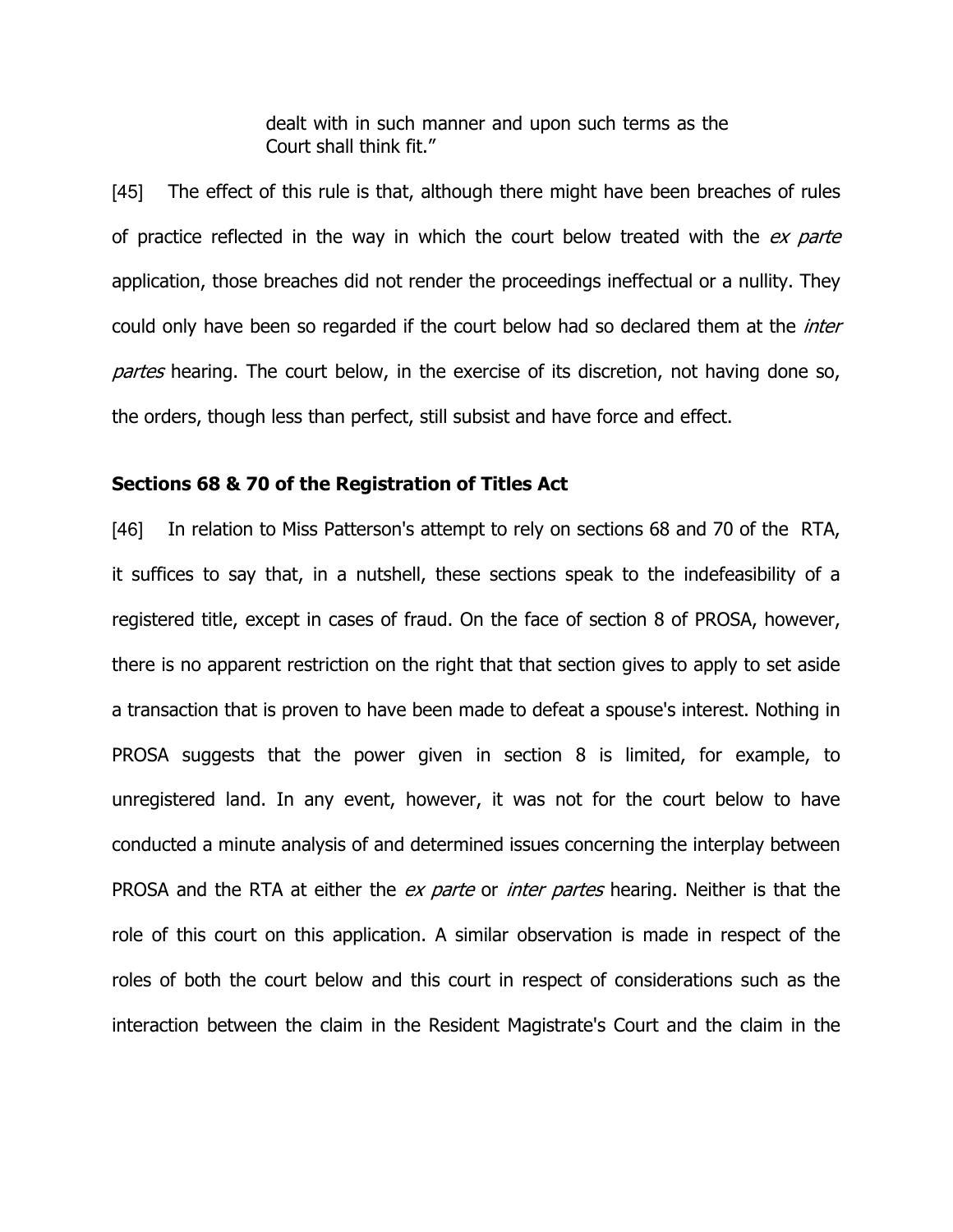Supreme Court for Miss Allen to be declared a spouse. The focus was on the principles outlined in the **American Cyanamid** case and the preservation of the status quo.

## The mandatory injunction

[47] There is one part of the orders made, however, that is a cause for concern: that is, the order which, it appears, sought to compel the JPS to enter into contractual relations with Miss Allen.

[48] There are a number of issues that this order raises: for one, JPS is not a party to the suit; and such orders are usually made in respect of persons who are before the court. In this regard, it is stated at **Halsbury's Laws of England**,  $4<sup>th</sup>$  edition, Volume 24, paragraph 1045, that:

> "...Although an injunction will not as a general rule be granted against a person who is not a party to the action<sup>4</sup>, even if he attends court<sup>5</sup>, yet it may be granted against a person claiming title under an order made in the action." (Emphasis added).

[49] Based on this learning, it is clear that the final order couched in the language of a mandatory injunction, ought not to have been made. What would have been preferable is the language in fact used in the application for the said order, which read:

> "2. That an interim order be made requiring the Defendant/Respondent to permit the Applicant/ Defendant to establish an account with the Jamaica Public Service in her name to provide electricity for the said premises until the disposal of the said aforementioned [sic] matter or to cause electricity to be reconnected to the said premises."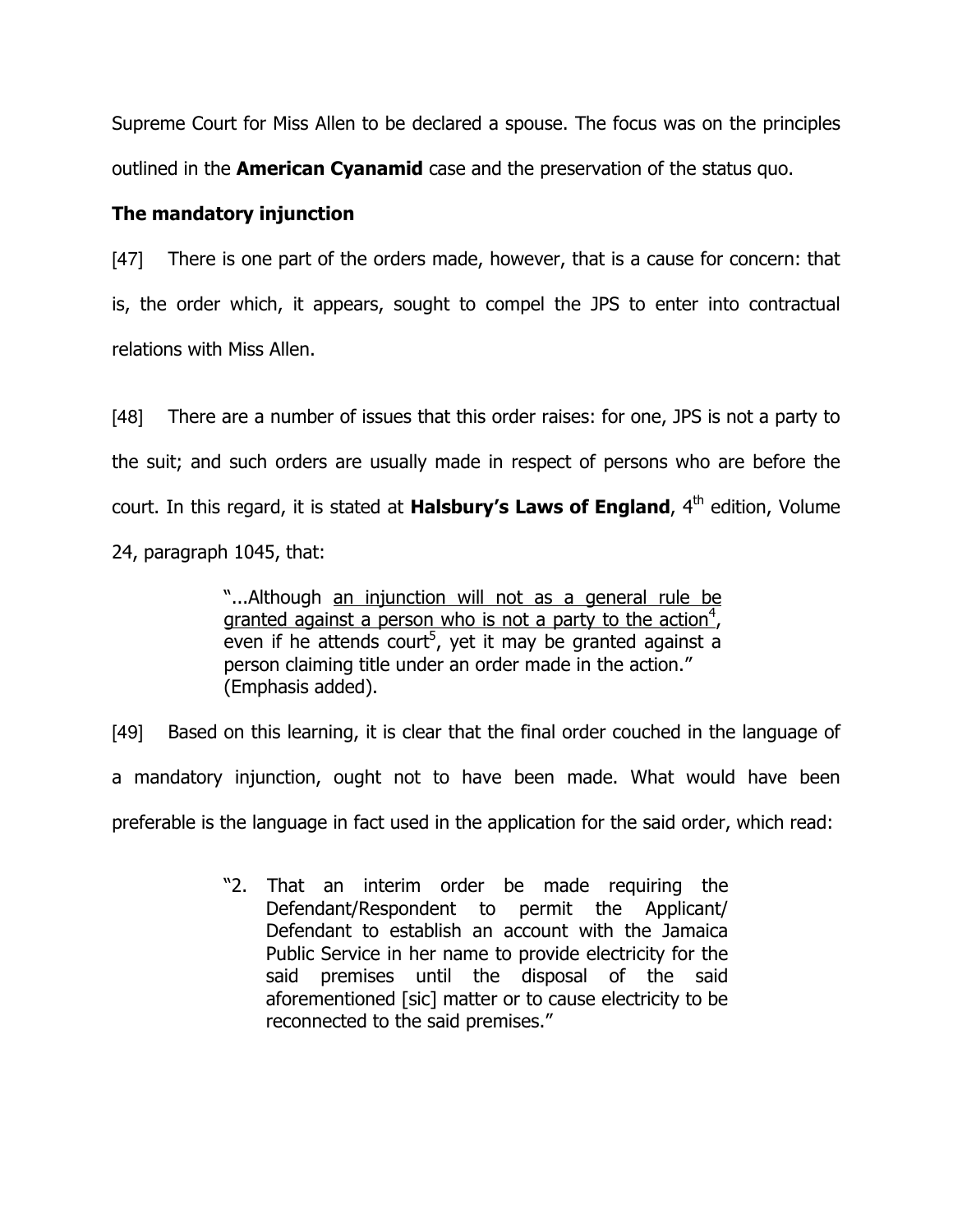[50] Or, simply an order stating that Miss Allen was at liberty to enter into the said contractual relations.

#### The absence of the undertaking as to damages

[51] There can be no doubt that it is customary for an applicant for an injunction to give an undertaking as to damages. That is, the applicant should undertake to be bound by any order as to damages that the court may make if it turns out that the injunction ought not to have been granted, and that its wrongful grant occasioned damage to the respondent. However, it is also observed in **Halsbury's Laws of England**,  $4<sup>th</sup>$  edition, volume 24, paragraph 1074, that:

> "1074. ...The court may dispense with the undertaking, but will only do so in very special circumstances, such as when the order is in the nature of a final order and is not intended to be open to review at any time afterwards<sup>2</sup>."

[52] As in the case with the other breaches of the rules of practice, it seems to me that this breach as well would not render the grant of the injunction ineffectual. After all, the person to whom the injunction was granted might still be pursued for compensation by a respondent who could establish that he/she suffered damage by the wrongful grant of an injunction, whether or not the undertaking was given.

[53] The view by the court below of the importance and necessity for an undertaking in damages would also have been influenced by the particular facts and circumstances of this case. These particular facts and circumstances include the considerations that: (i) the applicant for the injunction was a long-standing occupant or resident of a portion of the said premises; (ii) she was attempting to advance an arguable defence, asserting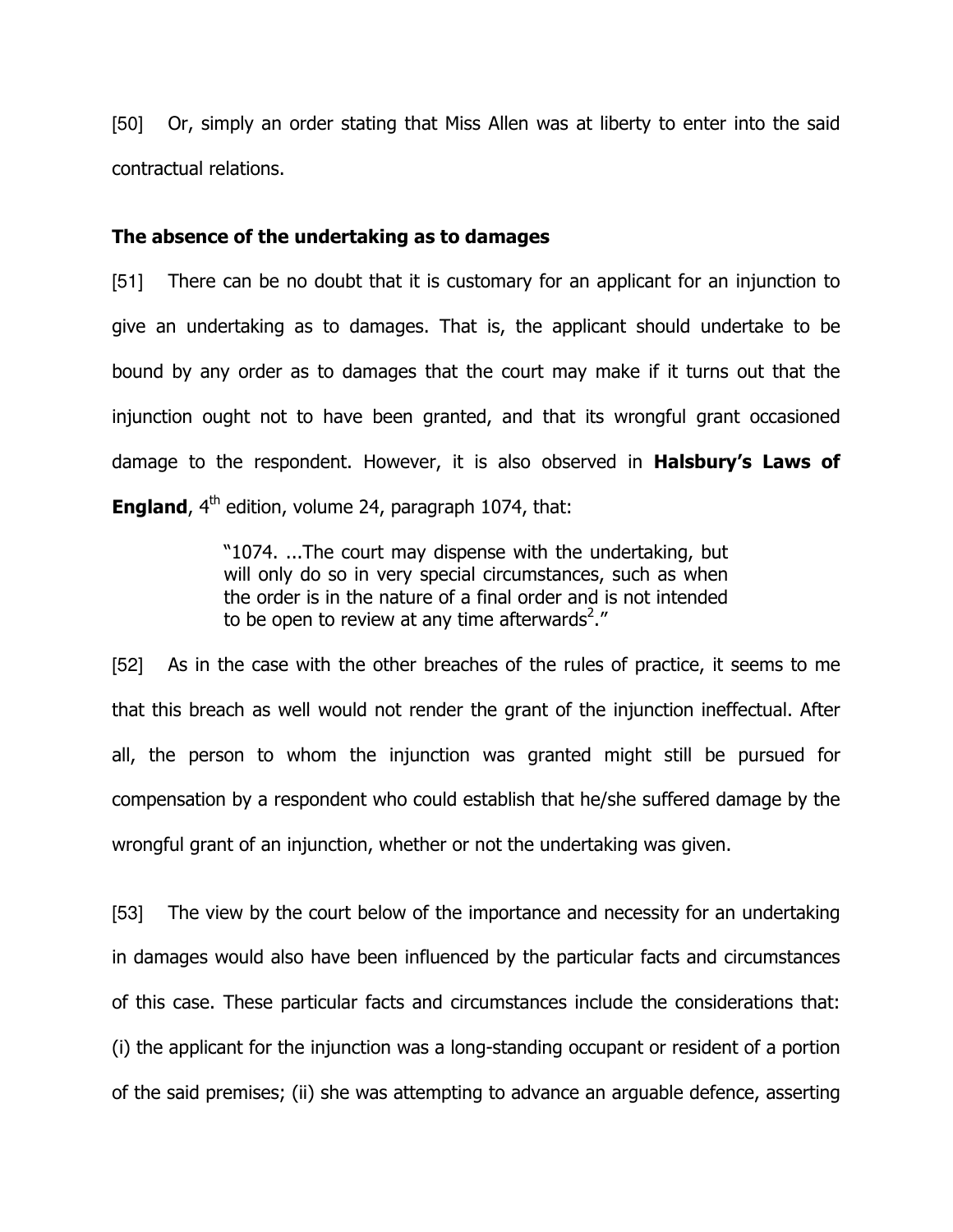that she had an interest in the said premises; (iii) on the allegations in the particulars of claim, she had enjoyed the use of electricity at the premises for the duration of her stay there; (iv) in the course of what amounted to proceedings to evict her, and before the court could pronounce on the validity or otherwise of the claim, the electricity supply to the portion of the premises she occupies was disconnected (she contends, by Miss Patterson) in an apparent attempt to hasten her departure; (v) (this contention of causing Miss Allen's electricity supply to be disconnected was not denied by Miss Patterson at the *inter partes* hearing, the thrust of her arguments relating to legal matters); (vi) no evidence appears to have been put before the court below indicating a challenge to Miss Allen being declared Mr Patterson's spouse. In these circumstances, one can understand why the first reason stated by the court below for its decision not to set the *ex parte* orders aside, was its desire to maintain the status quo. Additionally, that desire and the circumstances from which it arose give rise to the questions as to: (i) what damage Miss Patterson could possibly suffer if it turns out that the injunction ought not to have been granted; and (ii) whether an undertaking in damages would really have been necessary in these particular circumstances.

#### The absence of the penal notice

[54] Yet another challenge raised in respect of the proceedings on behalf of Miss Patterson was that the absence from the order of a penal notice also rendered the order defective and was a proper basis for the ex parte orders to have been set aside.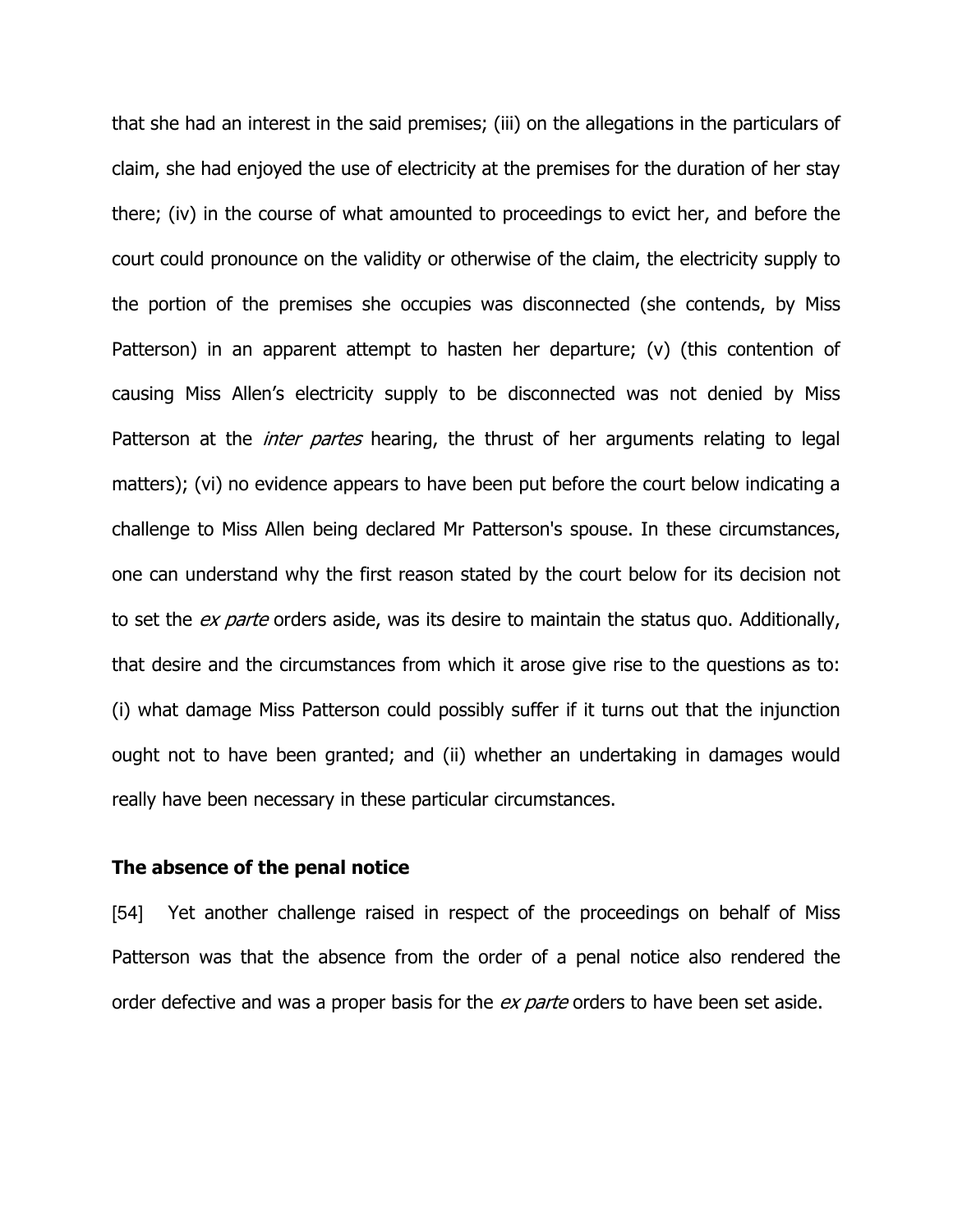[55] I respectfully disagree with this submission. The taking of this point would appear to be premature. Whilst it might be a ground for challenge if the terms of the injunction should be disobeyed and contempt proceedings are commenced, it is difficult to see how the absence of a penal notice could be used as a basis for saying that the orders themselves are of no effect. The penal notice is designed to benefit the recipient of the order. It warns him of the possible result of a disobedience of the order.

## Issue (iv) whether the orders of the court below should be set aside

[56] In all the circumstances, although there were omissions to follow rules of practice in dealing with this matter by the court below, it is important to bear in mind the limits within which this court must operate in conducting a review of this matter. The test in the case of **Hadmor Productions Ltd** is well known and is to be found in the words of Lord Diplock, at page 1046, a - e of the judgment:

> "…it is I think appropriate to remind your Lordships of the limited function of an appellate court in an appeal of this kind. An interlocutory injunction is a discretionary relief and the discretion whether or not to grant it is vested in the High Court judge by whom the application for it is heard. On an appeal from the judge's grant or refusal of an interlocutory injunction the function of an appellate court, whether it be the Court of Appeal or your Lordships' House, is not to exercise an independent discretion of its own. It must defer to the judge's exercise of his discretion and must not interfere with it merely on the ground that the members of the appellate court would have exercised the discretion differently. The function of the appellate court is initially one of review only. It may set aside the judge's exercise of his discretion on the ground that it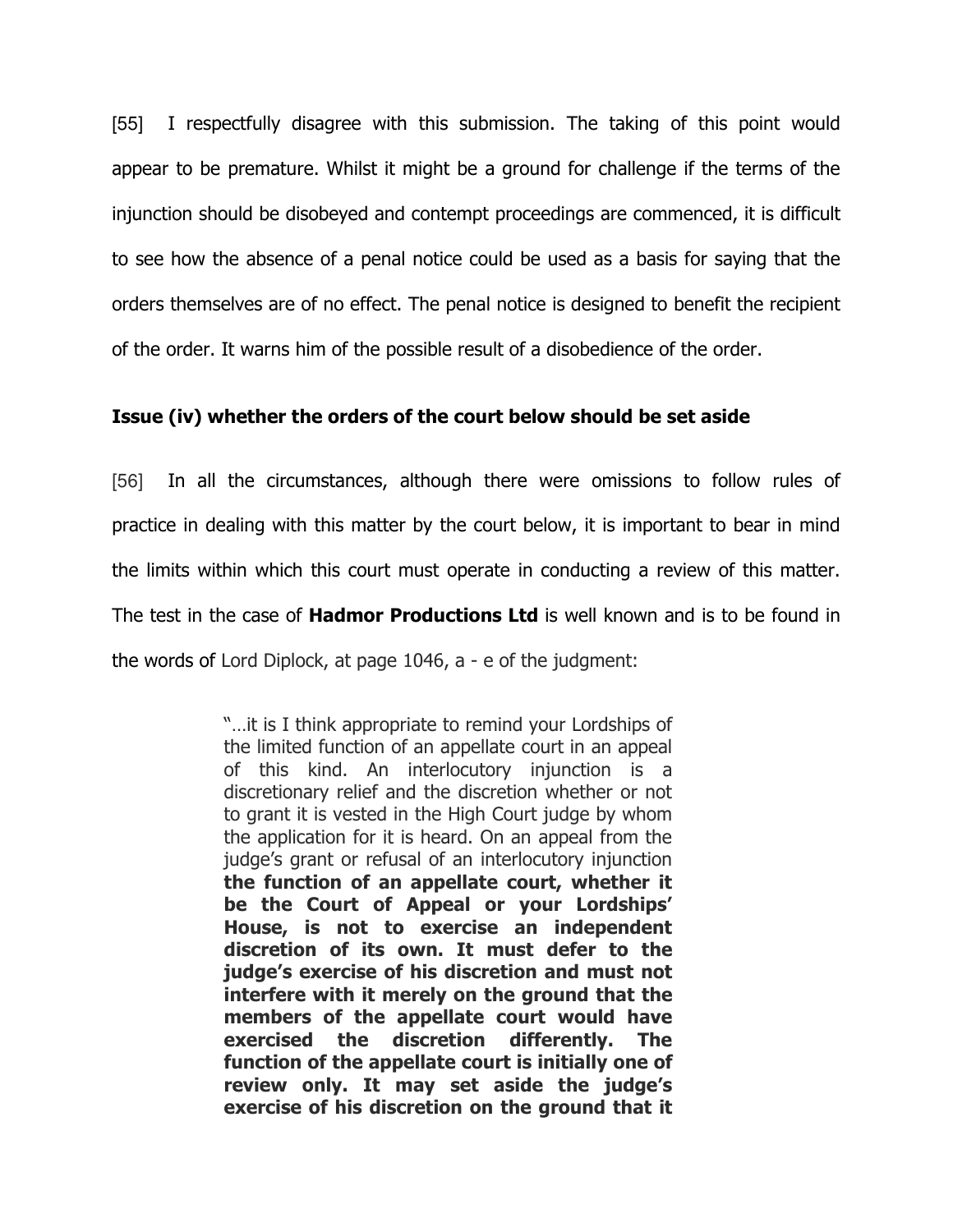was based upon a misunderstanding of the law or of the evidence before him or on an inference that particular facts existed or did not exist, which, although it was one that might legitimately have been drawn on the evidence that was before the judge, can be demonstrated to be wrong by further evidence that has become available by the time of the appeal, or on the ground that there has been a change of circumstances after the judge made his order that would have justified his acceding to an application to vary it. Since reasons given by judges for granting or refusing interlocutory injunctions may sometimes be sketchy, there may also be occasional cases where even though no erroneous assumption of law or fact can be identified the judge's decision to grant or refuse the injunction is so aberrant that it must be set aside upon the ground that no reasonable judge regardful of his duty to act judicially could have reached it. It is only if and after the appellate court has reached the conclusion that the judge's exercise of his discretion must be set aside for one or other of these reasons that it becomes entitled to exercise an original discretion of its own." (Emphasis added).

[57] There can be no denying that mistakes were made by the court below in the handling of this matter; and to address that and avoid a recurrence, it may be best that the following few words of guidance be given:

> $(i)$  In keeping with the learning in the **Olint** case, it is only in cases of extreme urgency and where the giving of notice would likely defeat the objective of getting the injunction, that an application for an interim or interlocutory injunction should be heard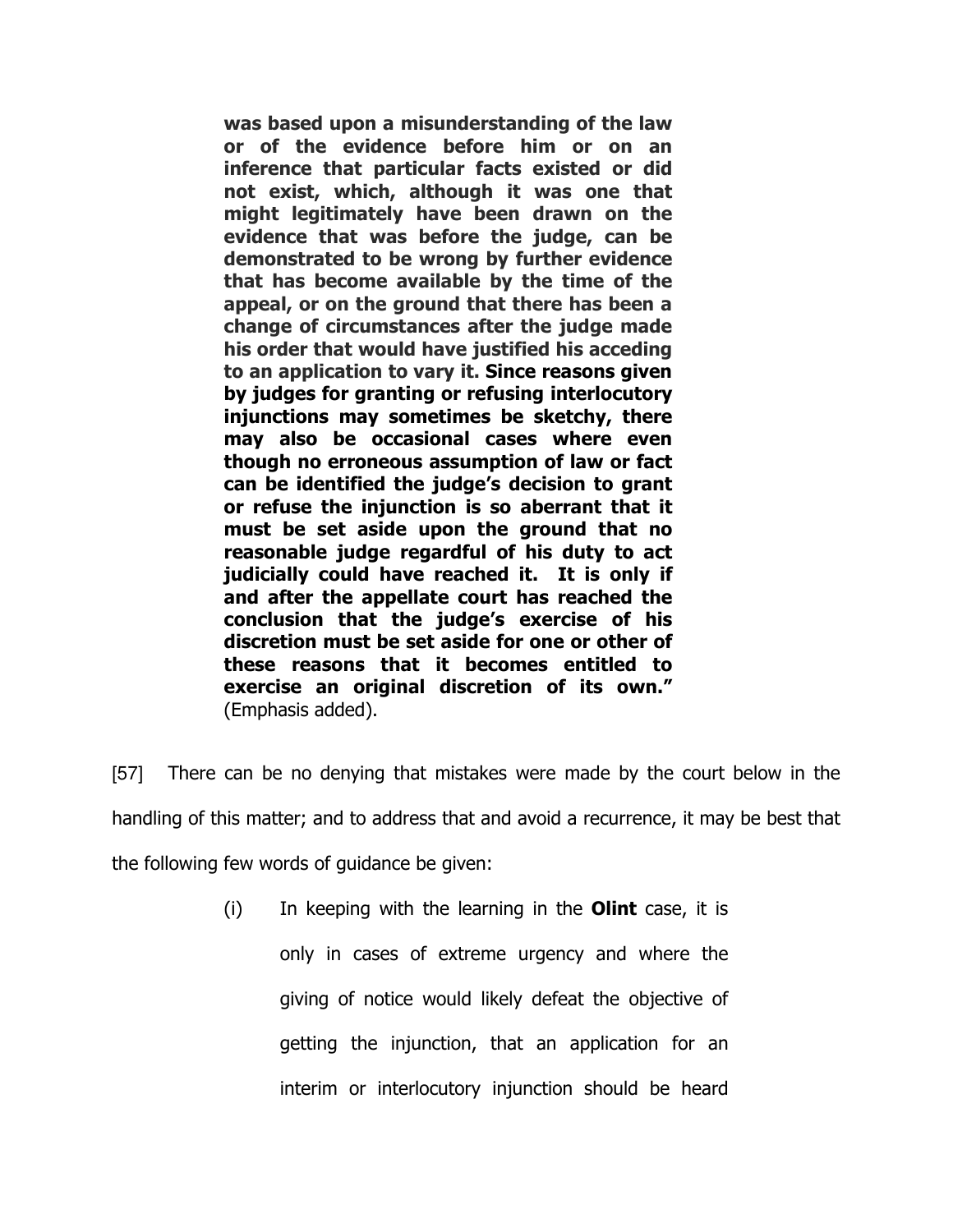where no notice of the application has been given to the other side.

- (ii) If granted  $ex$  parte, an interim injunction should be limited to last for only a few days or only so long as is necessary, with the application for an interlocutory injunction being heard *inter partes*.
- (iii) As it is customary to have an applicant for an injunction give an undertaking as to damages, if this practice is to be departed from, it is best to note the thinking informing the decision to depart from the general rule, in the court's reasons for its decision.

#### Conclusion and Disposition

[58] However, having regard to the above-stated test in **Hadmor** and to all the facts and circumstances of this case, I find myself unable to say that the grant of the injunction and the refusal of the court below to set aside the ex parte orders made was: "so aberrant that it must be set aside upon the ground that no reasonable judge regardful of his duty to act judicially could have reached it..." (per Lord Diplock in Hadmor).

[59] In the result, I would dismiss the appeal with costs to the respondent to be agreed or taxed.